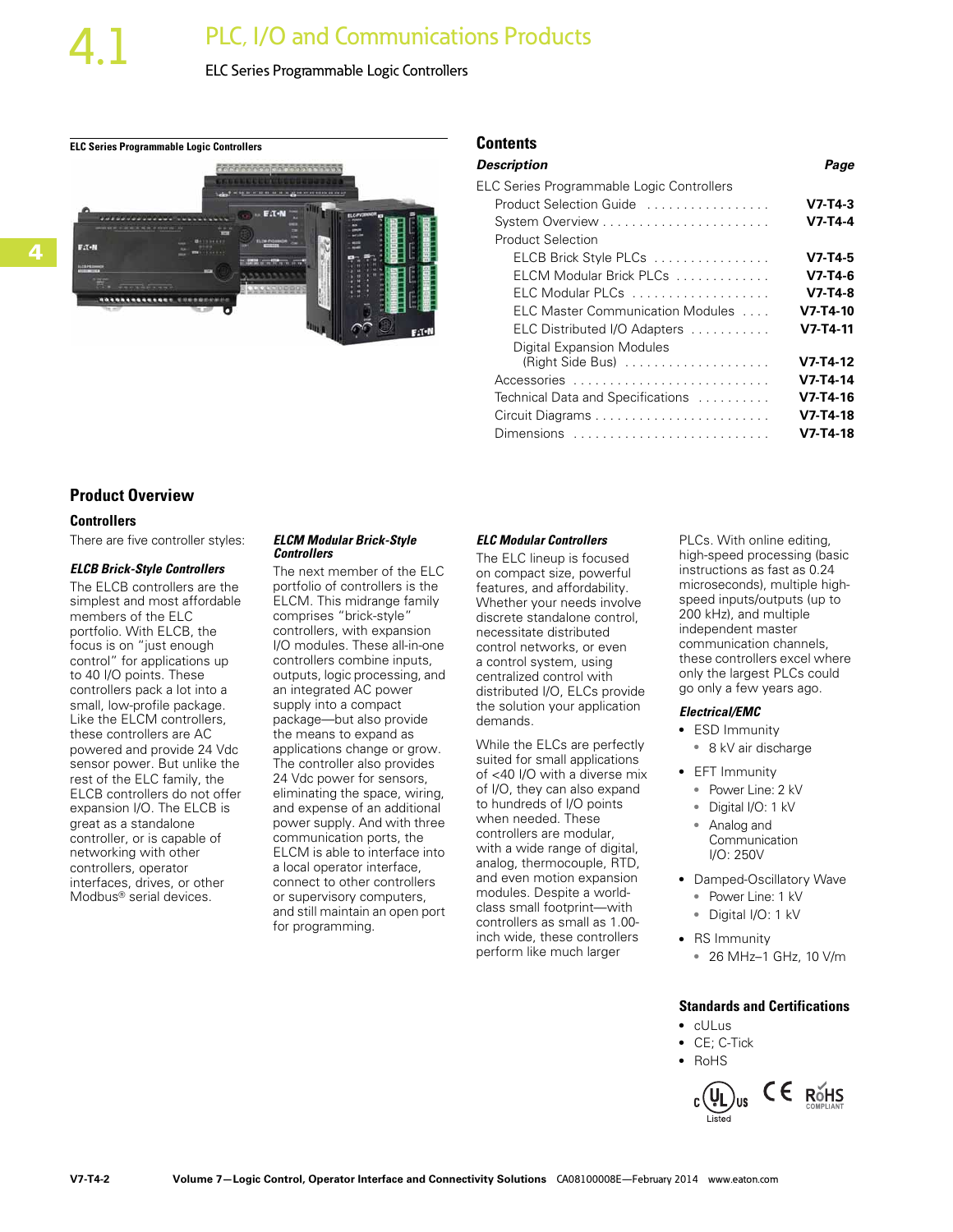# **Product Selection Guide**

# **ELC Series Programmable Logic Controllers**



**Product Description** Compact and economical PLCs

- Digital I/O only
	- 10, 14, 20, 30 or 40 I/O controllers
	- 24 Vdc inputs
	- Relay or transistor outputs
	- Non-expandable I/O
	- Built-in 110 Vac power supply
	- On board 400 mA 24 Vdc sensor power
	- RS-232 programming port
	- RS-485 Modbus serial port
	- DIN rail or panel mount



# **Model ELCB Brick Style PLCs ELCM Modular Brick PLCs ELC Modular PLCs**

### **Page V7-T4-5 Page V7-T4-6 Page V7-T4-8**

### Expandable brick PLCs

- Digital, analog, thermocouple and RTD I/O
- 16, 20, 24, 32 or 40 I/O base controllers
- 8 and 16 digital I/O expansion modules
- 2, 4 and 6 analog I/O expansion
- modules
- 24 Vdc inputs
- Relay or transistor outputs
- Built-in 110 Vac power supply
- On board 400 mA 24 Vdc sensor power
- RS-232 programming port
- Two RS-485 Modbus serial ports
- DIN rail or panel mount



Modular and expandable PLCs with distributed I/O capability

- Digital, analog, thermocouple and RTD I/O
- 10, 12, 14 and 28 I/O base controllers
- 6, 8 or 16 digital I/O expansion modules
- 2, 4 and 6 analog I/O expansion modules
- 24 Vdc and 110 Vac inputs
- Relay or transistor outputs
- High current relay output module
- High speed pulse capture and high speed pulse output up to 200 kHz
- Two RS-485 Modbus serial ports
- DIN rail mounting only
- Distributed I/O adapters for EtherNet/IP, Modbus TCP, DeviceNet, PROFIBUS-DP and RS-485

### **Features**

| Input voltage                       | 120 Vac        | 120 Vac        | 24 Vdc       |
|-------------------------------------|----------------|----------------|--------------|
| Maximum local I/O points            | 40             | 264            | 252          |
| Built-in power supply               | Yes            | Yes            | No           |
| Built-in 24 Vdc sensor power supply | Yes            | Yes            | No           |
| DC inputs                           | Yes            | Yes            | Yes          |
| AC inputs                           | No             | No             | Yes          |
| Transistor outputs                  | Yes            | Yes            | Yes          |
| Relay outputs                       | Yes            | Yes            | Yes          |
| High current relay outputs          | No             | N <sub>o</sub> | Yes          |
| Clock/calendar                      | No             | No             | Yes          |
| Expandable                          | No             | Yes            | Yes          |
| Removable terminal blocks           | No             | Yes            | Yes          |
| Built-in display                    | No             | N <sub>0</sub> | Yes          |
| RS-232 communication ports          | $\overline{1}$ |                | $\mathbf{1}$ |
| RS-485 communication ports          |                | $\overline{c}$ | $\mathbf{1}$ |
| High speed counters                 | No             | Yes            | Yes          |
| Analog I/O                          | No             | Yes            | Yes          |
| Thermocouple module                 | No             | Yes            | Yes          |
| Platinum RTD module                 | No             | Yes            | Yes          |
| Single axis motion control module   | No             | No             | Yes          |
| DeviceNet master                    | No             | No             | Yes          |
| Ethernet (Modbus TCP) master        | No             | No             | Yes          |
| Distributed I/O adapters            | No             | No             | Yes          |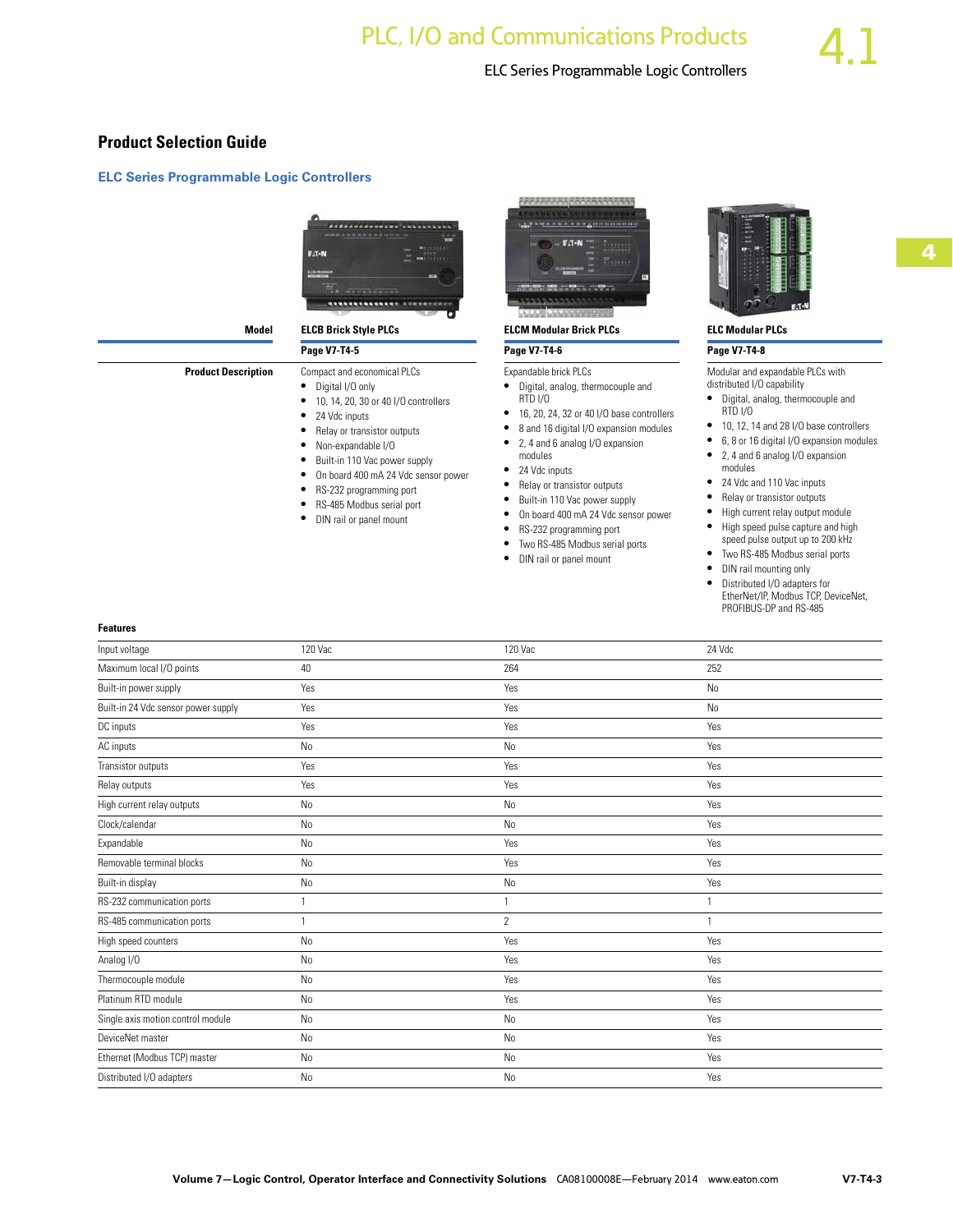# 4.1 PLC, I/O and Communications Products

ELC Series Programmable Logic Controllers

# **System Overview**

### **Configuration and Layout**



— Up to 14 digital modules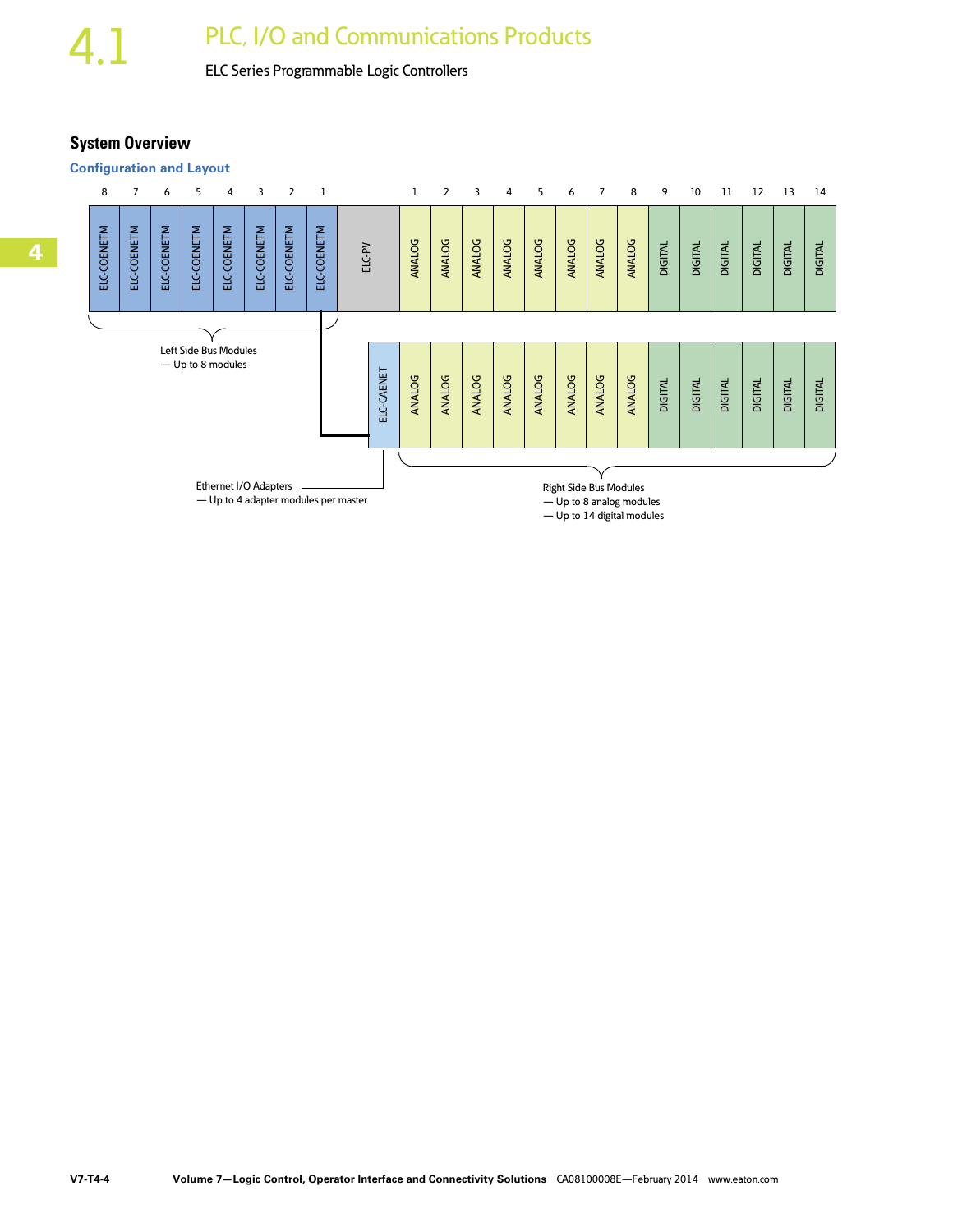# **Product Selection**

# **ELCB Brick Style PLCs**

### *Features*

**Controllers**

- Basic PLC logic with just enough I/O for simple DC in/relay or transistor out applications
- This non-expandable PLC has a built-in AC power supply and provides up to 400 mA of DC sensor power
- Each controller supports one RS-232 programming port and one RS-485 Modbus serial (master/ slave) port



### **ELCB-PB10NNDR**

|      | <i>,,,,,,,,,,,,,,,,,</i> ,,,,, |         |
|------|--------------------------------|---------|
| 66.T |                                |         |
|      |                                |         |
|      |                                |         |
|      |                                |         |
|      |                                | <b></b> |

**Controllers** 

|                    | <b>Inputs</b> |    |        | <b>Outputs</b> |                                         |        |                       |  |  |
|--------------------|---------------|----|--------|----------------|-----------------------------------------|--------|-----------------------|--|--|
| <b>Description</b> | AC            | DC | Analog | Relay          | <b>NPN Sinking</b><br><b>Transistor</b> | Analog | <b>Catalog Number</b> |  |  |
| 101/0              |               | 6  |        | 4              |                                         |        | <b>ELCB-PB10NNDR</b>  |  |  |
|                    |               | 6  |        |                | 4                                       |        | <b>ELCB-PB10NNDT</b>  |  |  |
| 141/0              |               | 8  |        | 6              |                                         |        | <b>ELCB-PB14NNDR</b>  |  |  |
|                    |               | 8  |        |                | 6                                       |        | <b>ELCB-PB14NNDT</b>  |  |  |
| 201/0              |               | 12 |        | 8              |                                         |        | <b>ELCB-PB20NNDR</b>  |  |  |
|                    |               | 12 |        |                | 8                                       |        | <b>ELCB-PB20NNDT</b>  |  |  |
| 301/0              |               | 18 |        | 12             |                                         |        | <b>ELCB-PB30NNDR</b>  |  |  |
|                    |               | 18 |        |                | 12                                      |        | <b>ELCB-PB30NNDT</b>  |  |  |
| 40 I/O             |               | 24 |        | 16             |                                         |        | <b>ELCB-PB40NNDR</b>  |  |  |
|                    |               | 24 |        |                | 16                                      |        | <b>ELCB-PB40NNDT</b>  |  |  |
|                    |               |    |        |                |                                         |        |                       |  |  |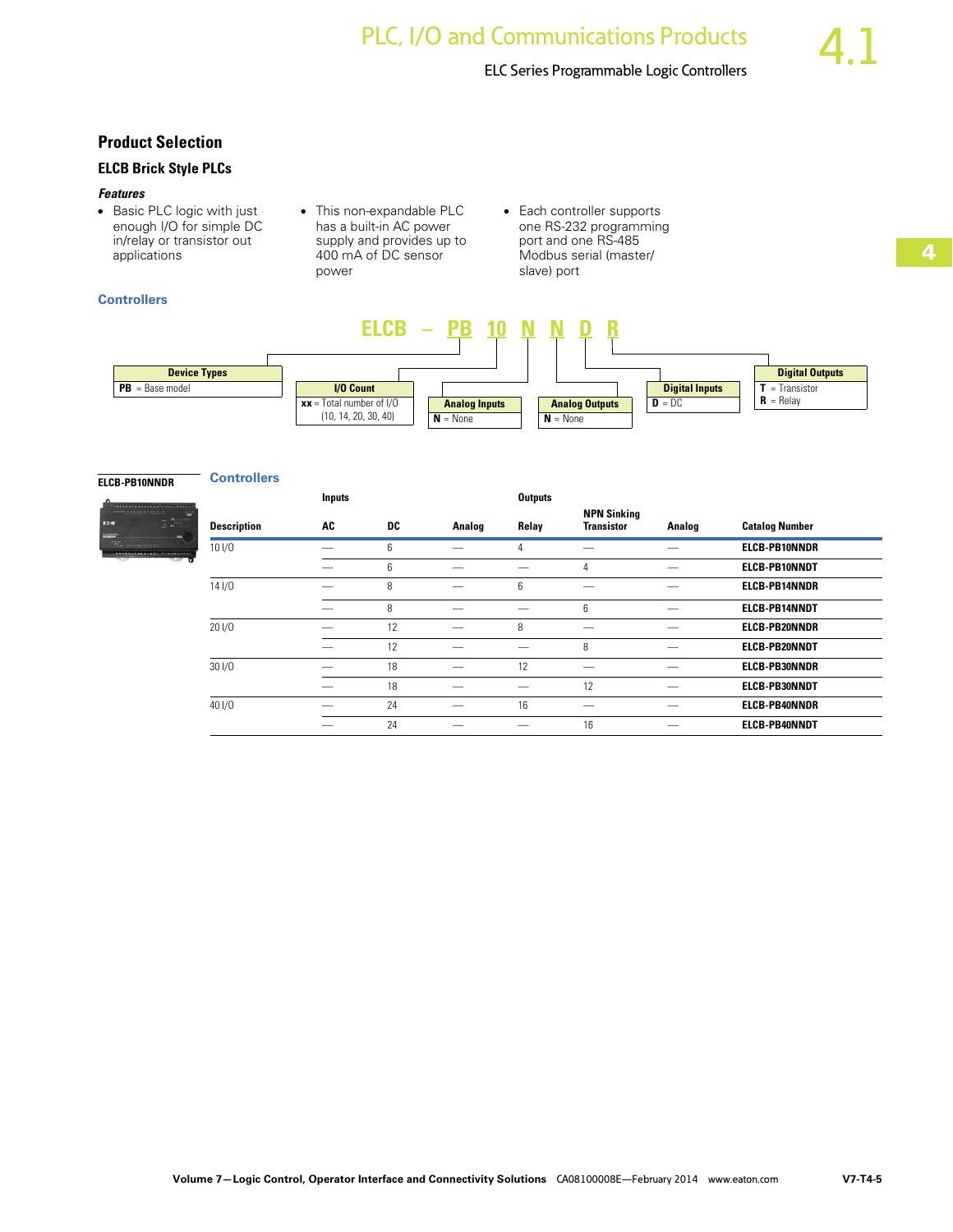# PLC, I/O and Communications Products

ELC Series Programmable Logic Controllers

### **ELCM Modular Brick PLCs**

### *Features*

**Controllers**

- Midrange brick style controller with digital, analog, thermocouple and RTD expansion capability
- Expansion modules can optionally be used to increase the total number of I/O, to provide a mix of different types of I/O, or both
- These controllers include an embedded AC power supply and provide up to 400 mA of DC sensor power
- Each controller supports two RS-485 Modbus serial (master/node) and one RS-232 programming port



**TC** = Thermocouple expansion module

# **ELCM-PH16NNDR**

**Controllers** 



|                    | <b>Inputs</b> |    |        | <b>Outputs</b> |                                  |        |                       |
|--------------------|---------------|----|--------|----------------|----------------------------------|--------|-----------------------|
| <b>Description</b> | AC            | DC | Analog | Relay          | <b>NPN Sinking</b><br>Transistor | Analog | <b>Catalog Number</b> |
| 16 I/O PH model    |               | 8  |        | 8              |                                  |        | <b>ELCM-PH16NNDR</b>  |
|                    |               | 8  |        |                | 8                                |        | <b>ELCM-PH16NNDT</b>  |
| 24 I/O PH model    |               | 16 |        | 8              |                                  |        | <b>ELCM-PH24NNDR</b>  |
|                    |               | 16 |        |                | 8                                |        | <b>ELCM-PH24NNDT</b>  |
| 32 I/O PH model    |               | 16 |        | 16             |                                  |        | <b>ELCM-PH32NNDR</b>  |
|                    |               | 16 |        |                | 16                               |        | <b>ELCM-PH32NNDT</b>  |
| 40 I/O PH model    |               | 24 |        | 16             |                                  |        | <b>ELCM-PH40NNDR</b>  |
|                    |               | 24 |        |                | 16                               |        | <b>ELCM-PH40NNDT</b>  |
| 20 I/O PA model    |               | 8  | 4      | 6              |                                  | 2      | <b>ELCM-PA20AADR</b>  |
|                    |               | 8  | 4      |                | 6                                | 2      | <b>ELCM-PA20AADT</b>  |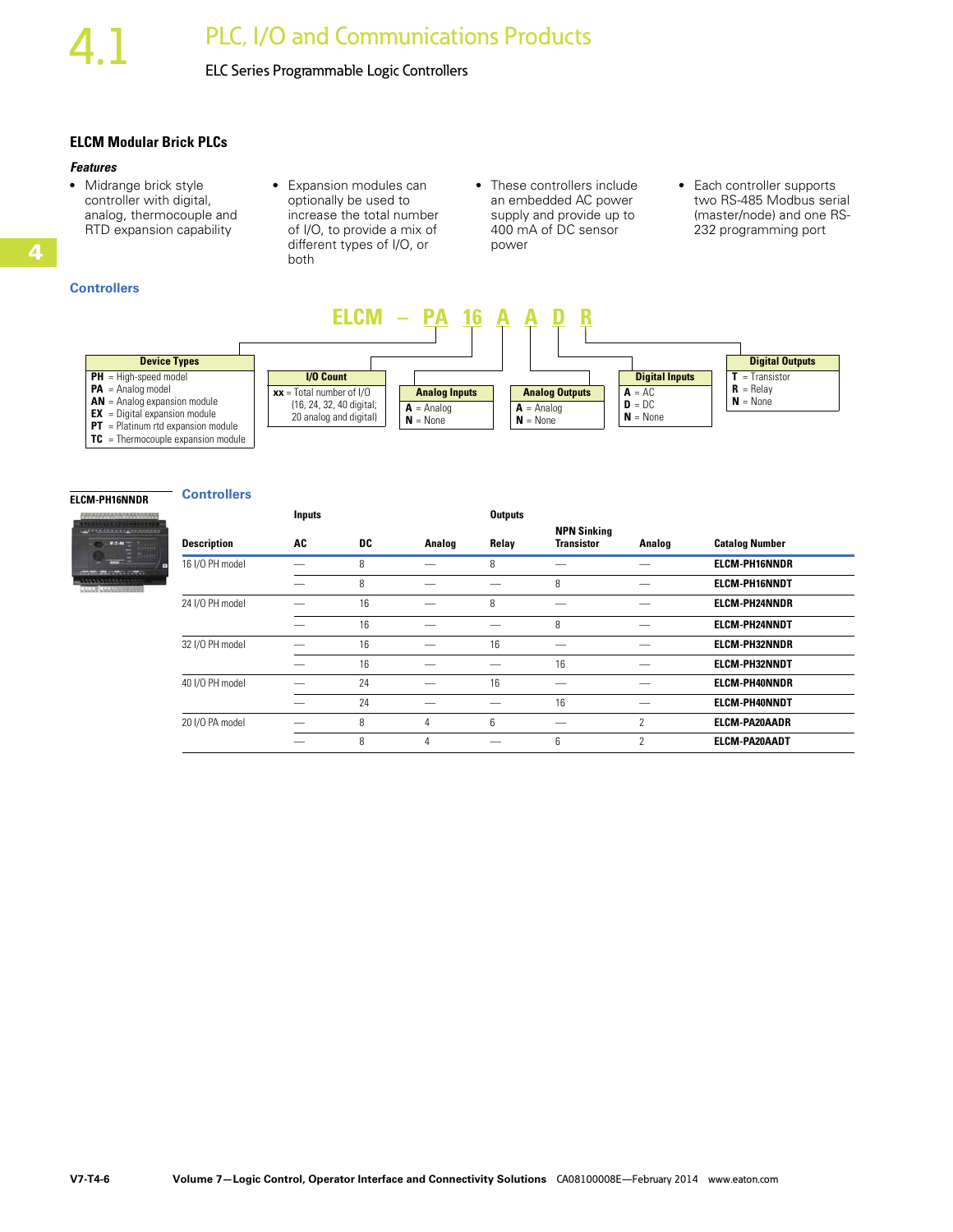# **Right Side Digital Expansion Modules**

|                                 | Inputs |                          | <b>Outputs</b> |                                         |                       |
|---------------------------------|--------|--------------------------|----------------|-----------------------------------------|-----------------------|
| <b>Description</b>              | AC     | DC<br><b>Sink/Source</b> | Relay          | <b>NPN Sinking</b><br><b>Transistor</b> | <b>Catalog Number</b> |
| 8 DC input module               |        | 8                        |                |                                         | <b>ELCM-EX08NNDN</b>  |
| 16 DC input module              |        | 16                       |                |                                         | <b>ELCM-EX16NNDN</b>  |
| 8 Relay output module           |        |                          | 8              |                                         | <b>ELCM-EX08NNNR</b>  |
| 16 Relay output module          |        |                          | 16             |                                         | <b>ELCM-EX16NNNR</b>  |
| 8 Transistor output module      |        |                          | 8              |                                         | <b>ELCM-EX08NNNT</b>  |
| 16 Transistor output module     |        |                          | 16             |                                         | <b>ELCM-EX16NNNT</b>  |
| 8 DC input/relay output module  |        | 4                        | 4              |                                         | <b>ELCM-EX08NNDR</b>  |
| 16 DC input/relay output module |        | 8                        | 8              |                                         | <b>ELCM-EX16NNDR</b>  |
| 8 DC input/output module        |        | 4                        |                | 4                                       | <b>ELCM-EX08NNDT</b>  |
| 16 DC input/output module       |        | 8                        |                | 8                                       | <b>ELCM-EX16NNDT</b>  |

# **Right Side Analog and Specialty Modules**

| <b>Description</b>                          | <b>Analog Inputs</b> | <b>Analog Outputs</b> | <b>Catalog Number</b> |
|---------------------------------------------|----------------------|-----------------------|-----------------------|
| 4 Analog input module                       |                      |                       | <b>ELCM-AN04ANNN</b>  |
| 2 Analog input module                       |                      |                       | <b>ELCM-AN02NANN</b>  |
| 4 Analog input module                       |                      | 4                     | <b>ELCM-AN04NANN</b>  |
| 6 Analog input/output module                |                      |                       | <b>ELCM-AN06AANN</b>  |
| 4 Thermocouple input module (J, K, R, S, T) |                      |                       | <b>ELCM-TC04ANNN</b>  |
| 4 Platinum RTD input module (PT100)         |                      |                       | <b>ELCM-PT04ANNN</b>  |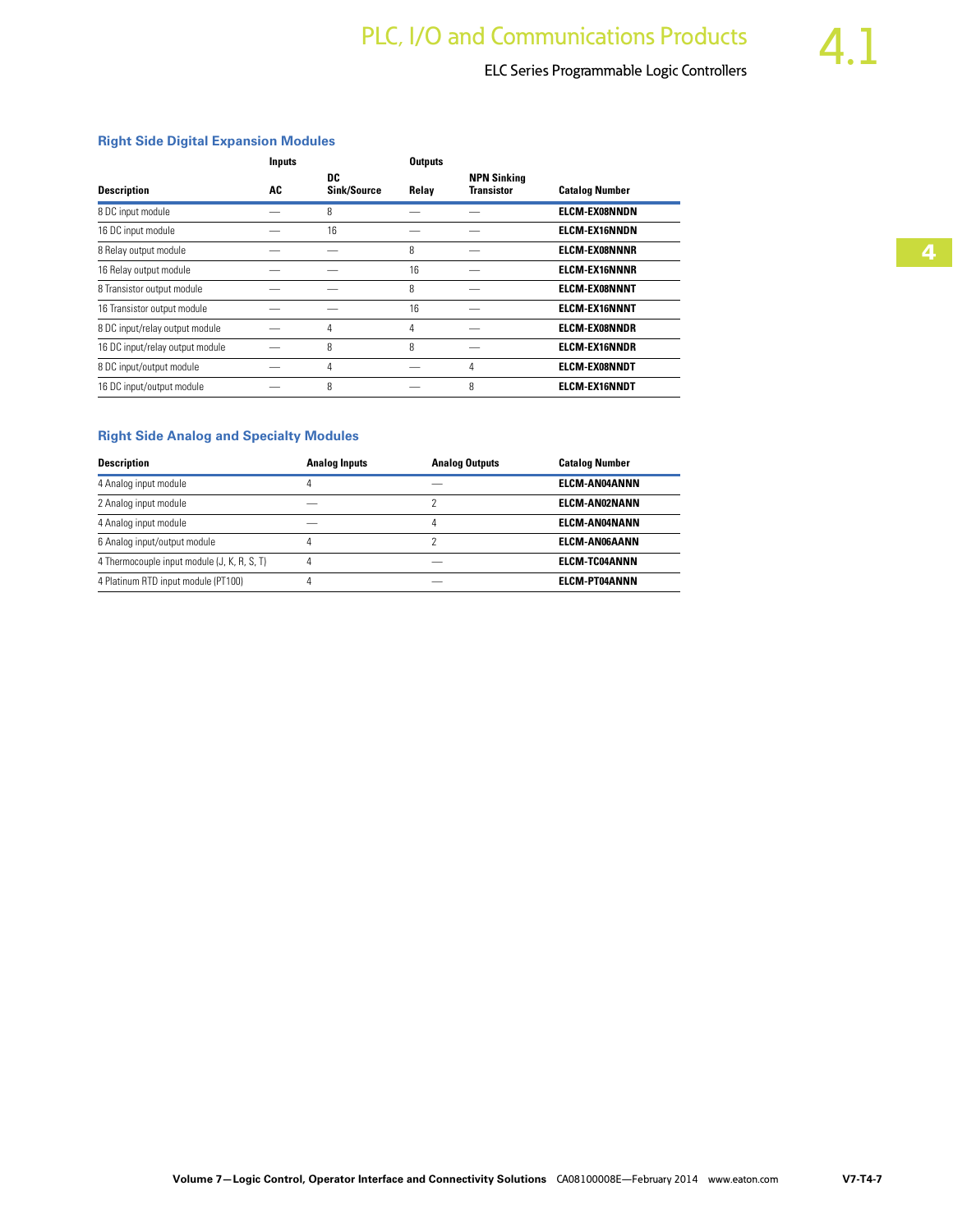# PLC, I/O and Communications Products

# ELC Series Programmable Logic Controllers

# **ELC Modular PLCs**

### *Features*

### ● **PB Base Model**—

- 14 I/O (8i/6o)
- Over 130 instructions
- Two Modbus (ASCII/RTU) serial ports for master/ slave communications
- RS-485 master port with the ability to communicate to 31 other devices
- The master port can also be configured to communicate to devices such as ASCII, bar code readers, and so on
- EEPROM program retention in the event of power loss

**Note:** This model does not provide a real-time clock

- **PC Clock/Calendar Model**
	- 12 I/O (8i/4o)
	- Same features as the basic model plus clock/calendar
	- Distributed I/O capability with up to 16 devices
	- File area for data storage and retrieval
	- RAM program memory with battery backup
	- Replaceable battery has greater than a 5-year life
	- Two digital potentiometers that vary the data in internal registers

### ● **PH High-Speed Model**

- 12 I/O (8i/4o)
- All the features of the PC model
- High speed pulse capture up to 100 kHz
- Single-axis motion control

## ● **PA Analog Model**

- 10 I/O (6i/4o)
- Same features as PC model with a different I/O mix
- Four digital inputs, two digital outputs, two analog inputs, and two analog outputs
- Analog channels can be set up for either voltage or current
- Two 7-segment LEDs that can be used to display unit ID, error codes, process steps, and so on

### ● **PV Advanced Model**

- 28 I/O (16i/12o)
- The PV model has the most extensive features
- Programs written for the other controllers can be migrated to a PV model controller where greater speed or more I/O is required
- 10 times increase in processing speed for about 0.24μ seconds/step
- RAM program storage and backed using a rechargeable lithium-ion battery that charges with normal use
- Includes 2-axis motion control
- Additional expansion bus to the left of the controller
- Add high-speed and specialty modules to the left
- Left side Ethernet master and DeviceNet master modules are available for use with the PV model controller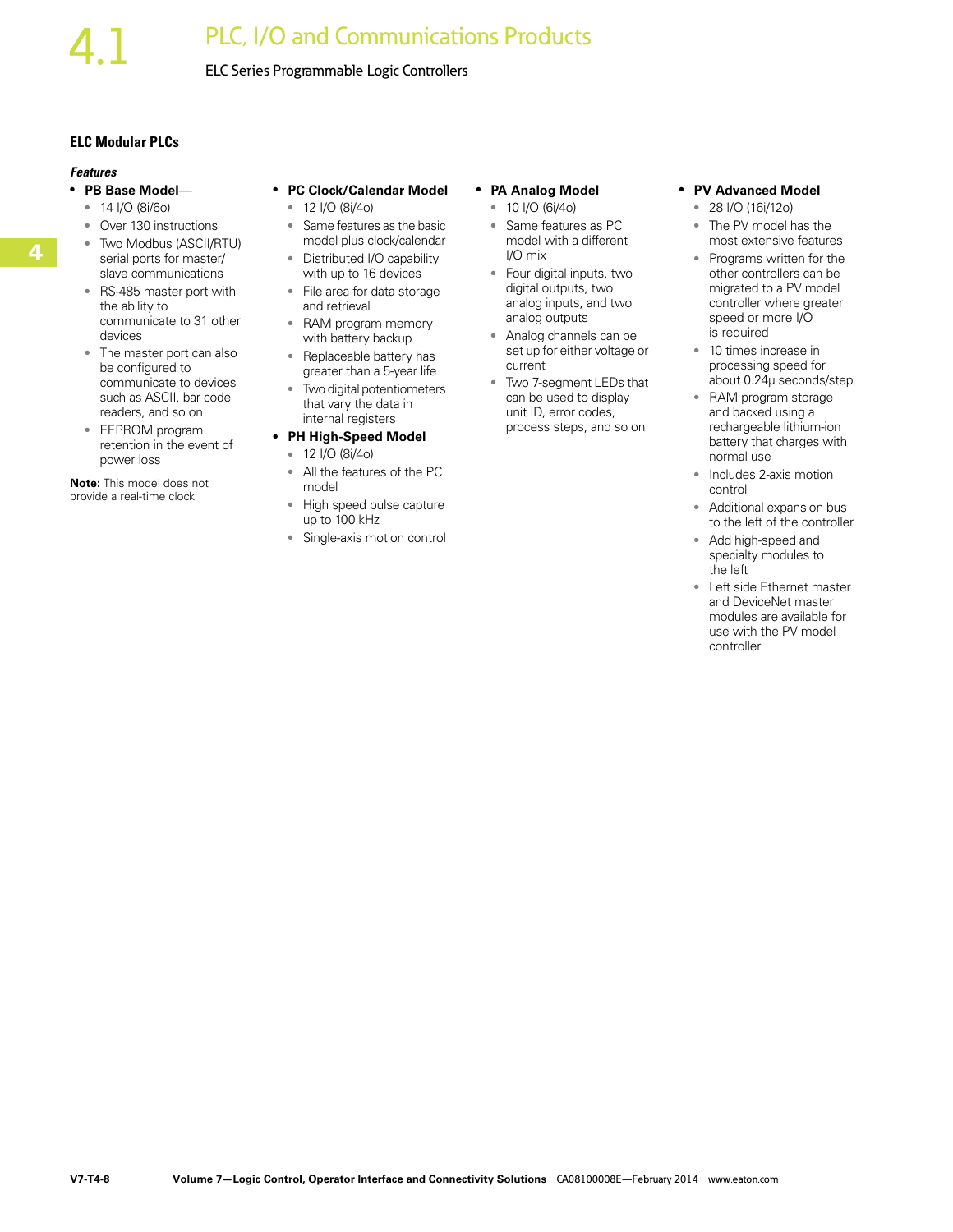(16) 24 Vdc (12) Transistor, 100 mA — (2) 200 kHz inputs 220 mA **ELC-PV28NNDT**



# **ELC-PV\_**



**Controllers (PB, PC, PH, PV, PA)** 

### **Description Inputs Outputs Analog High Speed I/O Max. Current Consumption (at 24 Vdc) Catalog Number** ELC-PB model and 14 I/O built-in (8) 24 Vdc (6) Relay, 1.5A — (2) 20 kHz inputs 150 mA **ELC-PB14NNDR** (8) 24 Vdc (6) Transistor, 100 mA — (2) 20 kHz inputs 150 mA **ELC-PB14NNDT** ELC-PC model and 12 I/O built-in (8) 24 Vdc (4) Relay, 1.5A — (1) 30 kHz inputs 150 mA **ELC-PC12NNDR** (8) 24 Vdc (4) Transistor, 100 mA — (1) 30 kHz inputs 150 mA **ELC-PC12NNDT** ELC-PA model and 10 I/O built-in (4) 24 Vdc (2) Relay, 1.5A (2) In and (2) Out (1) 30 kHz inputs 210 mA **ELC-PA10AADR** (4) 24 Vdc (2) Relay, 1.5A (2) In and (2) Out (1) 30 kHz inputs 210 mA **ELC-PA10AADT** ELC-PV model and 28 I/O built-in (16) 24 Vdc (12) Relay, 1.5A — (2) 200 kHz inputs 220 mA **ELC-PV28NNDR**

**Volume 7—Logic Control, Operator Interface and Connectivity Solutions** CA08100008E—February 2014 www.eaton.com **V7-T4-9**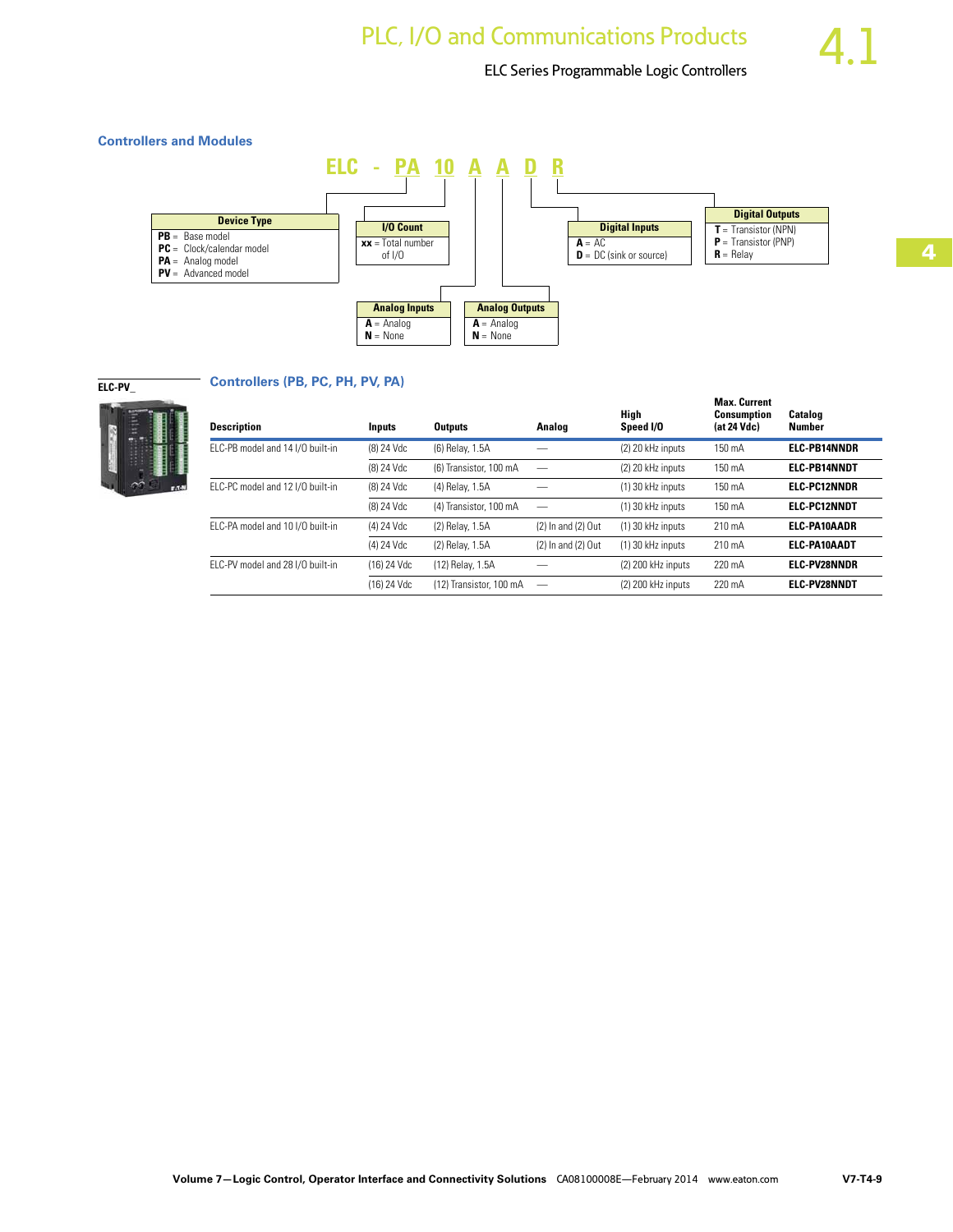## **ELC Master Communication Modules**



### **Ethernet Master Communication Module (Left Side Bus)**

### *Features*

**4**

- Ethernet communication module
- Enables the ELC-PV model controller to connect to Modbus TCP networks auto detecting 10/100MB connections
- Enables the uploading and downloading of programs in addition to program monitoring
- Use ELCSoft to search for all the Ethernet modules attached to the network and manage them remotely
- Share data in a peer-to-peer network to reduce long I/O wiring
- Send e-mails for alerts and notifications. For example, advise personnel of alarm condition or send daily production yield summaries

**Ethernet Master Communication Module (Left Side Bus)** 

- Keep accurate time with the NTP (Network Time Protocol) feature, which synchronizes your controller with an NTP server
- The Ethernet module will automatically detect and use the type of patch or crossover cable attached
- IP addresses may be filtered to manage module traffic in order to maximize communication performance.

### **ELC-COENETM**



| <b>Description</b>                 | Inputs<br><b>Points</b> | Tvpe       | <b>Outputs</b><br><b>Points</b> | <b>Catalog</b><br><b>Number</b> |
|------------------------------------|-------------------------|------------|---------------------------------|---------------------------------|
| Ethernet Modbus TCP (master/slave) | N/A                     | Modbus TCP | N/A                             | <b>ELC-COENETM</b>              |

## **DeviceNet Master Communication Module (Left Side Bus)**

### *Features*

- DeviceNet master module maps up to 380 bytes of data directly into the PV model controller for quick and easy access
- Use Polled, Bit-Strobe and Change of State/Cyclic DeviceNet commands, or send explicit messages
- Configuration of DeviceNet components in ELCSoft is easy with the drag-anddrop interface
- Use the pre-populated EDS files within ELCSoft and add others to simplify the configuration

### **ELC-CODNETM**

### **DeviceNet Master Communication Module (Left Side Bus)**

| <b>Description</b>               | Inputs<br><b>Points</b> | Type      | <b>Outputs</b><br><b>Points</b> | <b>Catalog</b><br><b>Number</b> |
|----------------------------------|-------------------------|-----------|---------------------------------|---------------------------------|
| DeviceNet Scanner (master/slave) | 190 bytes               | DeviceNet | 190 bytes                       | <b>ELC-CODNETM</b>              |
|                                  |                         |           |                                 |                                 |

### *Note*

 $\Phi$  Left side bus communications module—for use with ELC-PV controllers only.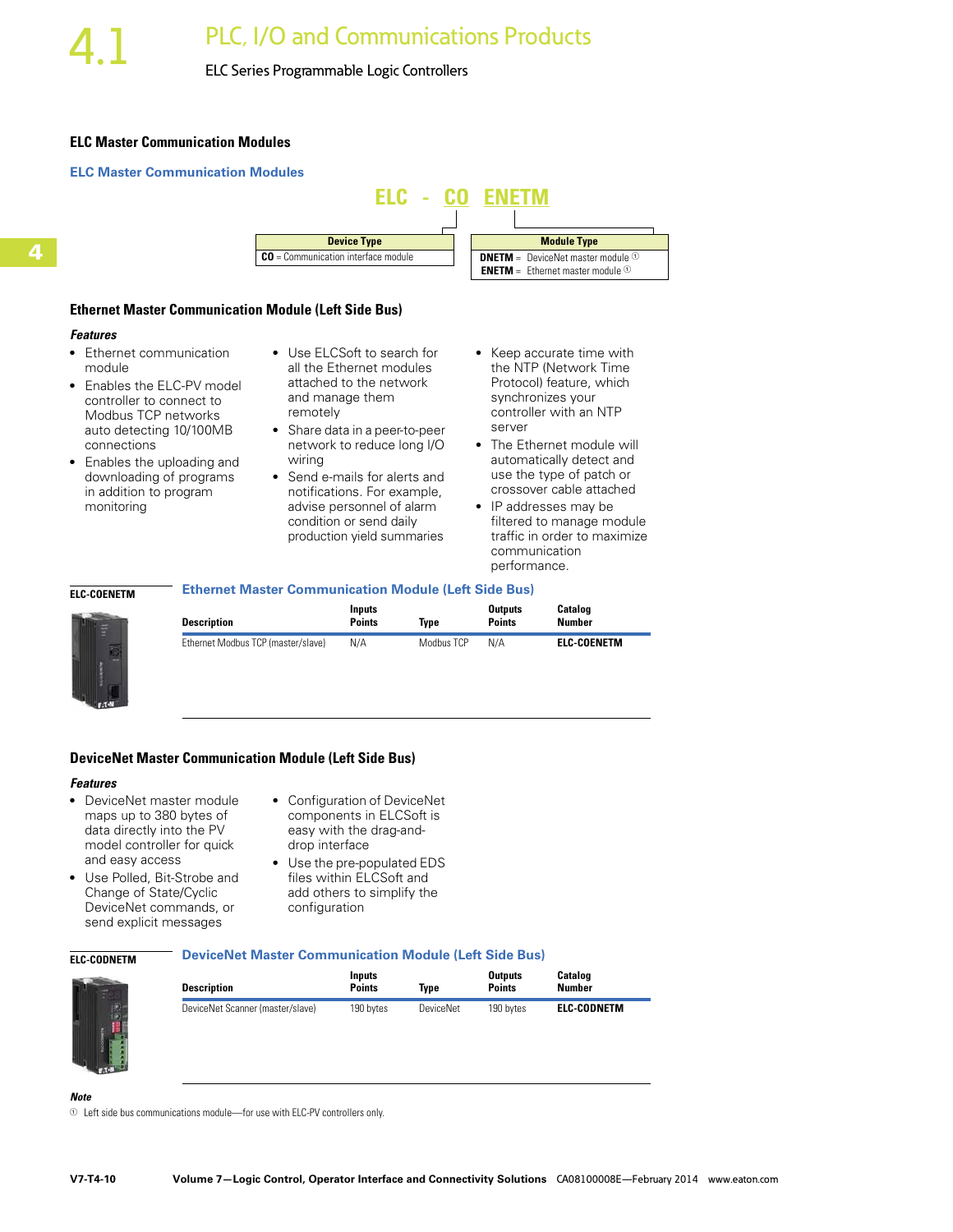**4**

### **ELC Distributed I/O Adapters**

### *Features*

- Combine with ELC expansion modules to create distributed I/O racks for different PLC networks
- Use ELC-CAENET and ELC-COENETM to create distributed I/O racks to the ELC-PV controllers
- Connect cost effective ELC expansion modules to third-party PLCs using standard networks
- EtherNet/IP, Modbus TCP, DeviceNet, PROFIBUS-DP and Modbus serial RS-485 distributed I/O adapters
- Connect up to 8 analog expansion modules or 14 digital expansion modules

# **ELC Distributed I/O Adapters**



### **ELC-CAENET**



# **Distributed I/O Adapter Modules**

| <b>Description</b>                    | <b>Catalog Number</b> |
|---------------------------------------|-----------------------|
| EtherNet/IP or Modbus TCP I/O adapter | <b>ELC-CAENET</b>     |
| Modbus serial RS-485 I/O adapter      | <b>ELC-CARS485</b>    |
| DeviceNet I/O adapter                 | <b>ELC-CADNET</b>     |
| PROFIBUS-DP I/O adapter               | <b>ELC-CAPBDP</b>     |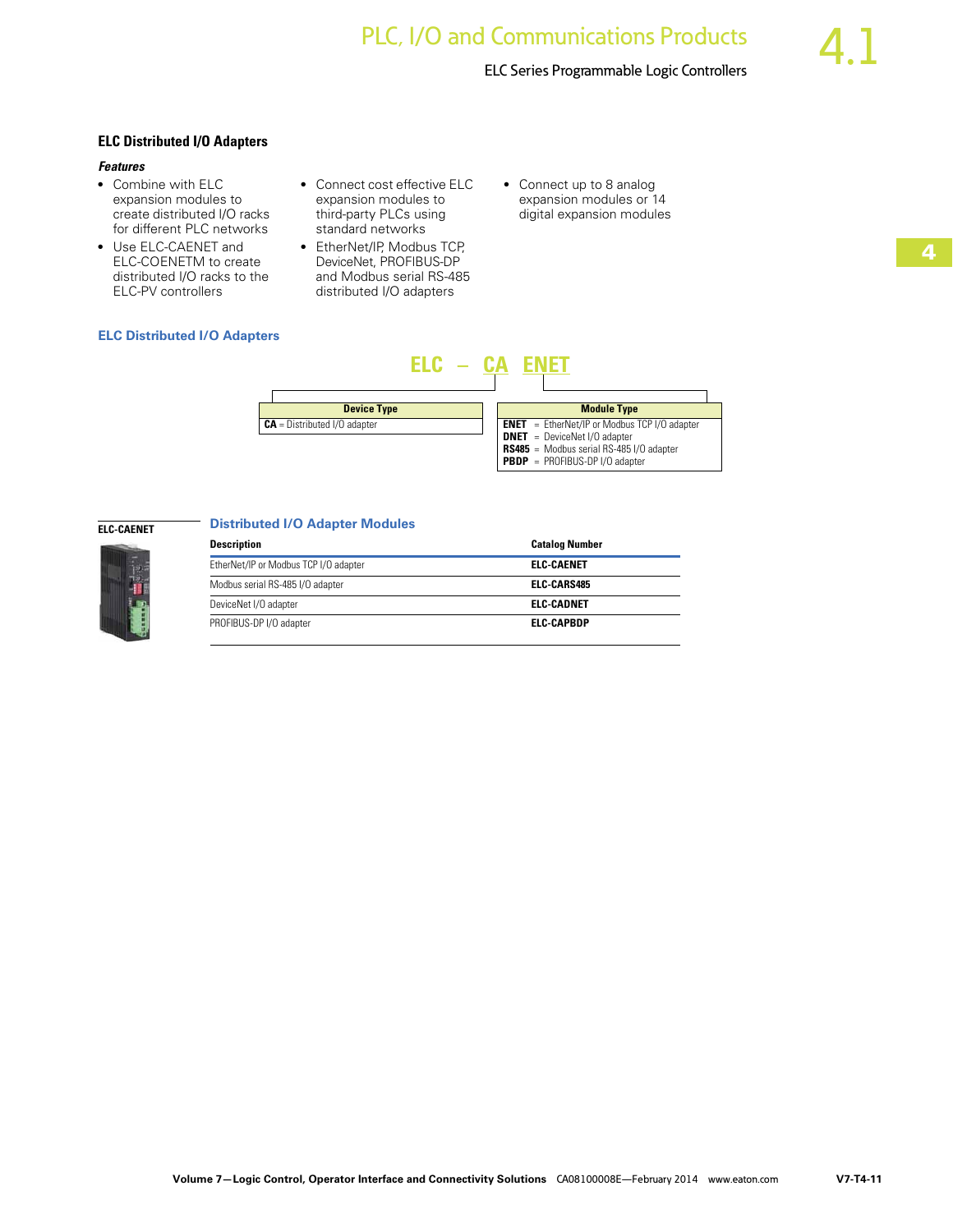# **Digital Expansion Modules (Right Side Bus)**



# *Features*

- Digital right side expansion modules can be used with any ELC controller
- They simply snap together to allow the ELC backplane to pass through each connected module
- Add only the amount of I/O you need
- Choose I/O counts as small as 6 points and as large as 14 points per module
- I/O modules are available in a broad selection of AC/DC inputs, relay/transistor and high current outputs that may be used together in any combination
- Maximum of 14 modules per controller



### **Digital Expansion Modules (Right Side Bus) 1 of 2**

| <b>Description</b>         | Inputs      | <b>Outputs</b>              | <b>Max. Current</b><br><b>Consumption</b><br>(at 24 Vdc) | Catalog<br><b>Number</b> |
|----------------------------|-------------|-----------------------------|----------------------------------------------------------|--------------------------|
| 8 DC input module          | (8) 24 Vdc  |                             | $50 \text{ mA}$                                          | <b>ELC-EX08NNDN</b>      |
| 8 AC input module          | (8) 110 Vac |                             | $50 \text{ mA}$                                          | <b>ELC-EX08NNAN</b>      |
| 8 Transistor output module |             | (8) Transistor (sink), 0.3A | 70 <sub>m</sub> A                                        | <b>ELC-EX08NNNT</b>      |
| 8 Relay output module      |             | (8) Relay, 1.5A             | 70 mA                                                    | <b>ELC-EX08NNNR</b>      |



# **Digital Expansion Modules (Right Side Bus) 2 of 2**



| Description                        | Inputs      | <b>Outputs</b>                | <b>Max. Current</b><br><b>Consumption</b><br>(at 24 Vdc) | Catalog<br>Number   |
|------------------------------------|-------------|-------------------------------|----------------------------------------------------------|---------------------|
| 8 DC input/output module           | (4) 24 Vdc  | (4) Transistor (sink), 0.3A   | 70 <sub>m</sub> A                                        | <b>ELC-EX08NNDT</b> |
| 8 DC input/relay output module     | (4) 24 Vdc  | (4) Relay, 1.5A               | 70 mA                                                    | <b>ELC-EX08NNDR</b> |
| 6 High current relay output module |             | (6) Relay, 6A                 | $70 \text{ mA}$                                          | <b>ELC-EXO6NNNI</b> |
| 16 DC input module                 | (16) 24 Vdc |                               | $100 \text{ mA}$                                         | <b>ELC-EX16NNDN</b> |
| 16 DC input/output module          | (8) 24 Vdc  | (8) Transistor (sink), 0.3A   | $90 \text{ mA}$                                          | <b>ELC-EX16NNDT</b> |
| 16 DC input/output module          | (8) 24 Vdc  | (8) Transistor (source), 0.3A | $100 \text{ mA}$                                         | <b>ELC-EX16NNDP</b> |
| 16 DC input/relay output module    | (8) 24 Vdc  | (8) Relay, 1.5A               | $90 \text{ mA}$                                          | <b>ELC-EX16NNDR</b> |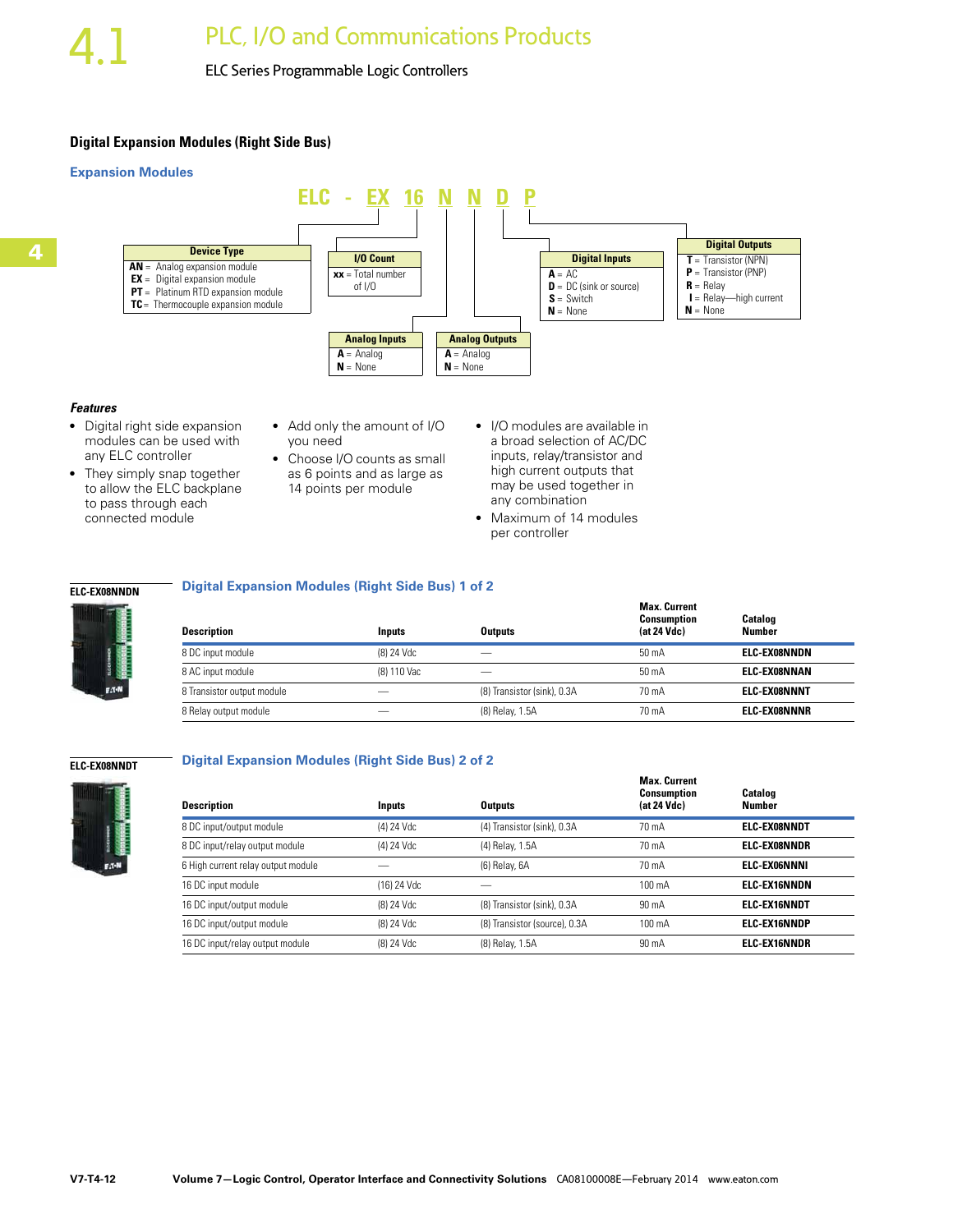

### **ELC-AN04ANNN**

| Analog input/output modules uses voltage or current mode for any channel—see table |
|------------------------------------------------------------------------------------|
| for resolution based on type and mode.                                             |

| <b>Description</b>              | Input<br><b>Points</b> | <b>Resolution</b>            | Mode                       | <b>Output</b><br><b>Points</b> | Resolution | Mode                                   | <b>Maximum</b><br>Current<br><b>Consumption</b><br>(at 24 Vdc) | <b>Catalog</b><br><b>Number</b> |
|---------------------------------|------------------------|------------------------------|----------------------------|--------------------------------|------------|----------------------------------------|----------------------------------------------------------------|---------------------------------|
| 4 Analog input module           | 4                      | $V = 12$ bit<br>$l = 13$ bit | $+10V$<br>$+20 \text{ mA}$ |                                |            |                                        | $90 \text{ mA}$                                                | <b>ELC-AN04ANNN</b>             |
| 2 Analog output module          |                        |                              |                            | 2                              | 12 bit     | 0-20 mA: 4-20 mA<br>$0 - 10V: 2 - 10V$ | $125 \text{ mA}$                                               | <b>ELC-AN02NANN</b>             |
| 4 Analog output module          |                        |                              |                            | $\mathcal{P}$                  | 12 bit     | 0-20 mA: 4-20 mA<br>$0 - 10V: 2 - 10V$ | 170 mA                                                         | <b>ELC-AN04NANN</b>             |
| 6 Analog input/output<br>module | 4                      | $V = 12$ bit<br>$l = 11$ bit | $+10V$<br>$+20 \text{ mA}$ | 2                              | 12 hit     | $0 - 20$ mA<br>$0 - 10V$               | 170 mA                                                         | ELC-AN06AANN                    |

### **ELC-PT04ANNN**

### **Temperature Input Modules (Right Side Bus)**

**Analog Input and Output Modules (Right Side Bus)**

Thermocouple and Platinum RTD temperature sensor input modules with 14 bit resolution.

| <b>Description</b>          | Input<br><b>Points</b> | <b>Resolution</b>        | Sensor<br>Type | <b>Maximum Current</b><br>Consumption<br>(at 24 Vdc) | <b>Catalog</b><br>Number |
|-----------------------------|------------------------|--------------------------|----------------|------------------------------------------------------|--------------------------|
| 4 Thermocouple input module |                        | $\overline{\phantom{a}}$ | J. K. R. S. T  | 90 mA                                                | <b>ELC-TC04ANNN</b>      |
| 4 Platinum RTD input module |                        | 14 bit                   | PT100          | $90 \text{ mA}$                                      | <b>ELC-PT04ANNN</b>      |

### **ELC-MC01**

# **Motion Control Module (Right Side Bus)**

Single axis motion control module—up to 8 modules can be added to controllers. If used with PH controller, it can provide a second axis since the PH controller has a single axis built-in.

If used with the PV controller, it can provide a third axis since the PV incorporated two axis of motion control and is capable of output pules up to 200 kHz

| Description                       | Input                            | Output                  | Catalog         |
|-----------------------------------|----------------------------------|-------------------------|-----------------|
|                                   | Type                             | Type                    | Number          |
| Single axis motion control module | Phase in, start, stop, and so on | Phase, pulse, direction | <b>ELC MC01</b> |

### **ELC-485APTR**

# **RS-485 Adapter Module (Right Side Bus—End Module)**

2-pin screw terminal to connect to ELC controller.

Passive RS-485 connection device module. RJ12 port for connecting to a drive.



Male and female DB9 connectors to connect to other RS-485 devices.

| <b>Description</b>            | Connector<br>Tvpes                                 | Catalog<br><b>Number</b> |
|-------------------------------|----------------------------------------------------|--------------------------|
| RS-485 Connect adapter module | RJ12, DB9 (male and female), 2-pin screw terminals | ELC-485APTR              |

### **ELC-EX08NNSN**

### **Toggle Switch Input Module (Right Side Bus)**



8 input switch module for manual switch inputs to the ELC controllers—used for debugging applications or product training demonstrations

| <b>Description</b>           | <b>Maximum Current</b><br><b>Consumption</b><br>(at 24 Vdc) | <b>Catalog</b><br><b>Number</b> |  |
|------------------------------|-------------------------------------------------------------|---------------------------------|--|
| 8 Toggle switch input module | $20 \text{ mA}$                                             | <b>ELC-EX08NNSN</b>             |  |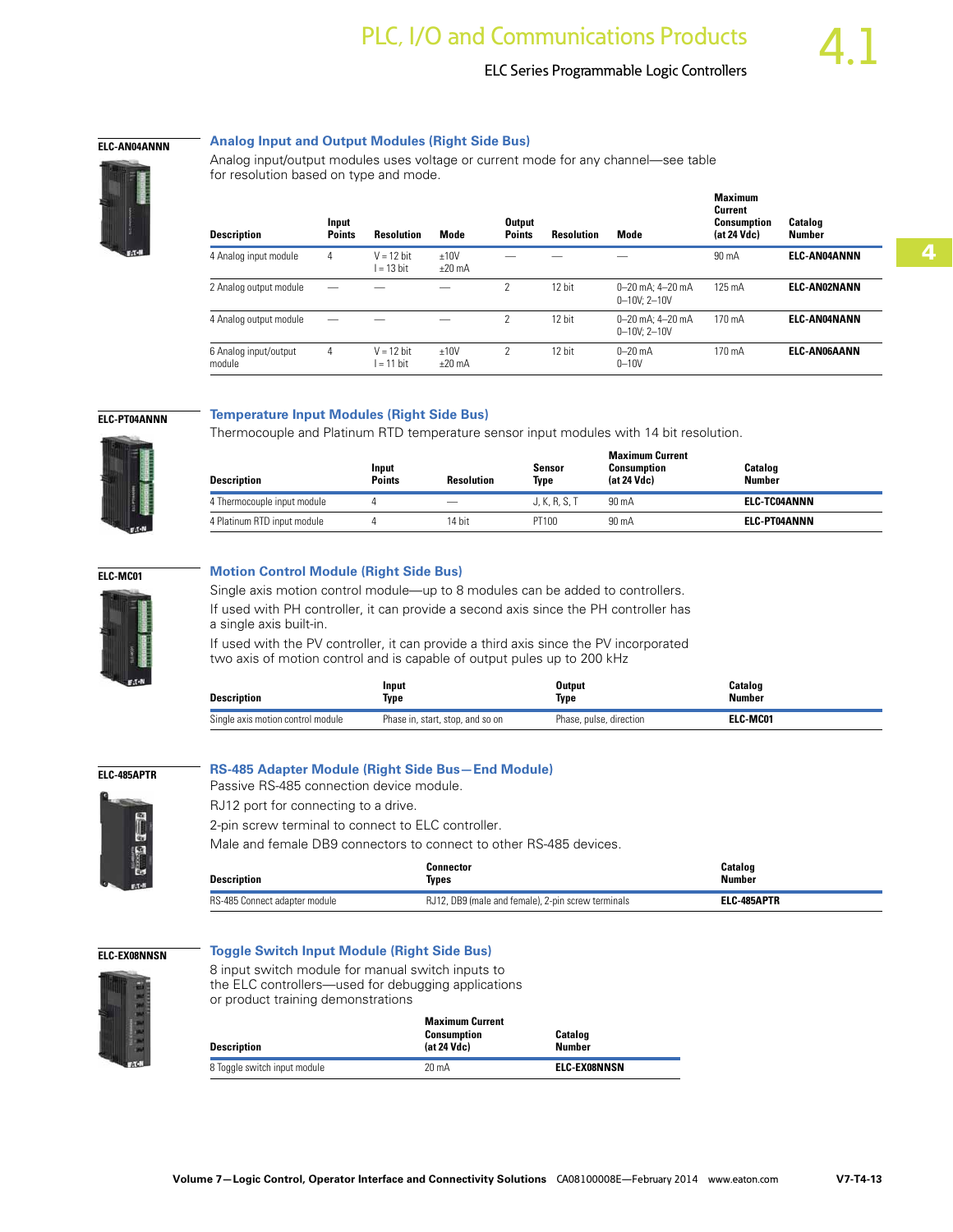# **Accessories**

### **Power Supplies**

All ELC controllers, analog and specialty expansion modules operate from 24 Vdc.

These power supplies provide a convenient way to provide robust DC voltage for ELC and other products.

| <b>Power Supplies</b> |  |
|-----------------------|--|
|-----------------------|--|

| <b>Description</b>          | <b>Input Power</b>   | <b>Output</b><br><b>Volts</b> | <b>Output</b><br>Current (A) | <b>Watts</b> | Catalog<br><b>Number</b> |
|-----------------------------|----------------------|-------------------------------|------------------------------|--------------|--------------------------|
| 24 watt, 1 amp power supply | 100-240 Vac 50/60 Hz | 24 Vdc                        | lΑ                           | 24           | ELC-PS01                 |
| 48 watt, 2 amp power supply | 100-240 Vac 50/60 Hz | 24 Vdc                        | 2Α                           | 48           | <b>ELC-PS02</b>          |

### **Cables**

**ELC-PS01** 

**4**

Use these cables to connect your PC's RS-232 serial port to your ELC controller to download, upload and monitor your ELC controllers,

### **Description**

**Cables** 

| Description                                                                                                       | Number       |
|-------------------------------------------------------------------------------------------------------------------|--------------|
| Cable to connect a PC or an ELC-GP unit to ELC, 3 meters (DB 9-pin female to 8-pin DIN)                           | ELC-CBPCELC3 |
| Cable to connect a PC or an ELC-GP unit to ELC, 1 meter with right angle connector (DB 9-pin female to 8-pin DIN) | ELC-CBPCELC1 |

or to connect any ELC-GP to an ELC controller. The ELC-CBPCELC1 cable is 1 meter long and has a right angle connector to

### **Storage Devices**

The ELC-ACPGMXFR module is a multifunction device that provides the ability to back up an application already loaded onto one of the ELC controllers. The transfer module can be used for copying the same application to multiple controllers and to transfer an existing application to a new controller in the event of a failure. It will store system settings, passwords and the application, including the data registers for pre-loaded

recipes. Once stored in the module, the application, data registers and settings can be transferred to another ELC controller of the same model number.

**Catalog**

the ELC controller to help reduce depth when cable is attached. The ELC-CBPCELC3 is 3 meters long with a straight connector.

### **Storage Devices**

| Description                                 | Catalog<br><b>Number</b> |
|---------------------------------------------|--------------------------|
| Program transfer module for ELC controllers | ELC ACPGMXFR             |

### **Hand-Held Programmer**

ELC-HHP is an easy-to-use, hand-held programming and monitoring tool for ELC controllers when a PC is not available. With ELC-HHP, applications can be programmed directly with the attached keypad. Applications can also be uploaded from an ELC, saved and transferred to a different ELC, or downloaded from a PC and transferred to other ELCs. External power is not

required when using the hand-held programmer because it draws its power from either the ELC or the PC through the attached cable.

### **Hand-Held Programmer**

| <b>Description</b>                               | Catalog<br><b>Number</b> |
|--------------------------------------------------|--------------------------|
| Hand-held programmer (Includes interface cables) | <b>ELC-HHP</b>           |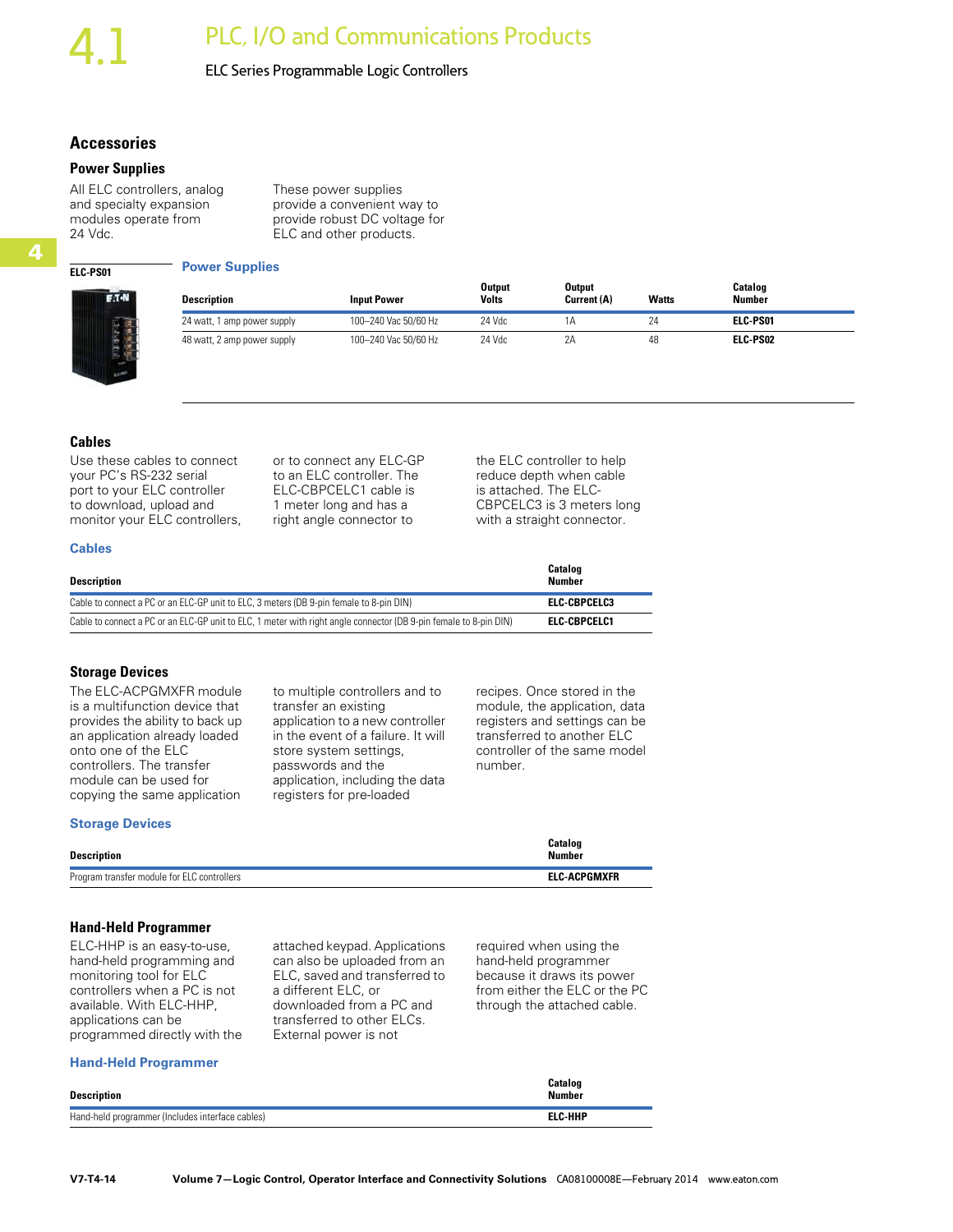**4**

### **Plate Mount**

used to mount analog, temperature or the RS-485 adapters remotely.

### **Plate Mount**

| <b>Description</b> |  |
|--------------------|--|
|                    |  |

| Description                                | <b>Catalog Number</b> |
|--------------------------------------------|-----------------------|
| Plate mount for specialty modules, gty. 10 | <b>ELC ACCOVER</b>    |

### **Spare Parts**

### **ELC Spare Parts**

| <b>Description</b>                                                                   | <b>Quantity</b> | <b>Catalog Number</b> |  |
|--------------------------------------------------------------------------------------|-----------------|-----------------------|--|
| Kit consists of:                                                                     |                 | <b>ELC-SPKIT</b>      |  |
| Module to module locking clips (white)                                               | 4               |                       |  |
| Module DIN rail clip (white)                                                         | 2               |                       |  |
| 3-pin power plug and cable assembly (white)                                          | 4               |                       |  |
| 2-pin RS-485 communications connector (green—for latest version PA, PB, PC and PH)   | 4               |                       |  |
| 3-pin RS-485 communications connector (green—PV controllers only)                    | 2               |                       |  |
| Left side expansion port cover (PV controllers and left side communications modules) | 2               |                       |  |
| Right side I/O expansion port cover (all controllers and I/O modules)                | 2               |                       |  |
| Battery cover door (for PA, PC and PH controllers)                                   | 2               |                       |  |
| Metal mounting clips (only for PV controllers)                                       | 2               |                       |  |
| Kit consists of:                                                                     |                 | <b>ELC-IOBLOCK</b>    |  |
| 9-pin replacement I/O blocks (green)                                                 | 4               |                       |  |
| Kit consists of:                                                                     |                 | <b>ELC-BAT</b>        |  |
| Battery with pigtail and connector (for PA, PC and PH controllers only)              | 2               |                       |  |

### **Programming Software**

ELCSoft programming software configures all ELC controllers. With ELCSoft, applications can be created, edited and monitored. Move programs from one controller to another with ease. Program in ladder, sequential function chart or instruction language. ELCSoft is the single program to develop

ELC controller applications. ELCSoft is also used to configure the DeviceNet master and Modbus TCP Ethernet modules.

New program simulation capabilities are available in ELCSoft ver. 2.

### *Requirements*

Operating Systems

- Windows® 2000
- Windows XP
- Windows Vista
- Windows 7

Hard Drive

● At least 100M bytes

RAM

● At least 512M bytes

| <b>ELCSoft Editor</b> |  |
|-----------------------|--|
|                       |  |

# **ELC Software**

|                             | <b>THE LEWIS</b> |                  |  |
|-----------------------------|------------------|------------------|--|
| ł.<br>÷                     |                  |                  |  |
| и<br>Ξ<br>s<br>v<br>۰<br>c. |                  | ٠<br>×<br>٠<br>ł |  |

| <b>Description</b>                       | <b>Catalog Number</b> |  |
|------------------------------------------|-----------------------|--|
| Programming Software for ELC Controllers | <b>FLCSOFT</b>        |  |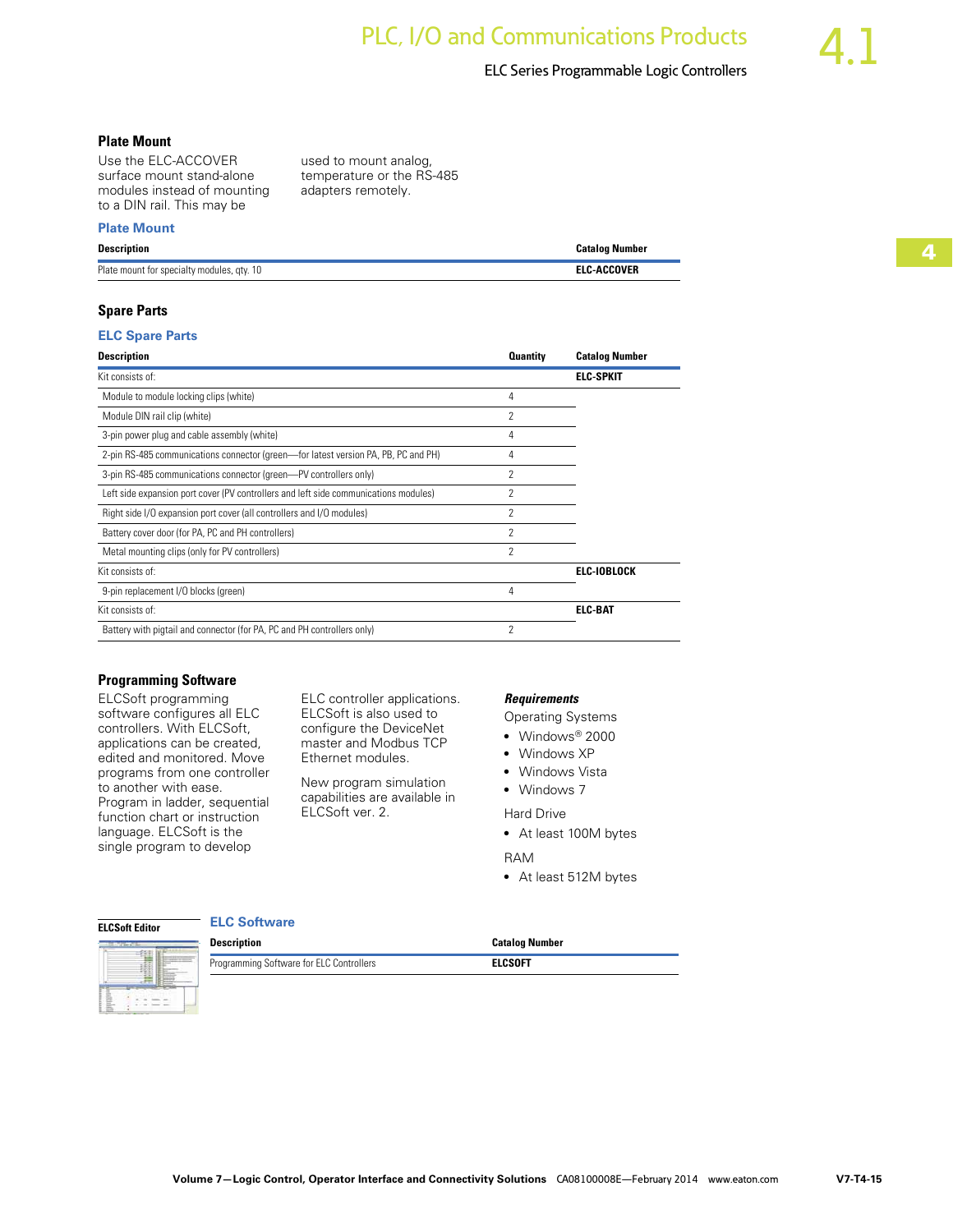# **Technical Data and Specifications**

### **Controllers**

| <b>Description</b>                  | ELC-PB14NNDR/DT                                                           | ELC-PC12NNAR/DR/DT                                                        | <b>ELC-PH12NNDT</b>                                                           | ELC-PA10AADR/DT                                                           | ELC-PV28NNDR/DT                                                           |
|-------------------------------------|---------------------------------------------------------------------------|---------------------------------------------------------------------------|-------------------------------------------------------------------------------|---------------------------------------------------------------------------|---------------------------------------------------------------------------|
| Dimensions W x H x D (mm)           | 25.2 x 90 x 60                                                            | 37.4 x 90 x 60                                                            | 37.4 x 90 x 60                                                                | 37.4 x 90 x 60                                                            | 70 x 90 x 60                                                              |
| I/O type-embedded                   | 14 (8DI/6D0)                                                              | 12 (8DI/4DO)                                                              | 12 (8DI/4DO)                                                                  | 10 (4DI/2D0/2AI/2A0)                                                      | 28 (16DI/12D0)                                                            |
| Maximum additional I/O points       | Up to 14 expansion modules<br>(maximum of 8 analog/<br>specialty modules) | Up to 14 expansion modules<br>(maximum of 8 analog/<br>specialty modules) | Up to 14 expansion modules<br>(maximum of 8 analog/<br>specialty modules)     | Up to 14 expansion modules<br>(maximum of 8 analog/<br>specialty modules) | Up to 14 expansion modules<br>(maximum of 8 analog/<br>specialty modules) |
| DC in sink/source                   | Yes                                                                       | Yes                                                                       | Yes                                                                           | Yes                                                                       | Yes                                                                       |
| <b>Execution</b> speed              | Basic Instructions-<br>$2 \mu s$ minimum                                  | Basic Instructions-<br>2 µs minimum                                       | Basic Instructions-<br>2 µs minimum                                           | Basic Instructions-<br>$2 \mu s$ minimum                                  | $0.24$ µs minimum                                                         |
| Program language                    |                                                                           |                                                                           | Instructions + Ladder Logic + Sequential Function Chart                       |                                                                           |                                                                           |
| Program capacity (steps)            | 3792                                                                      | 7920                                                                      | 7920                                                                          | 7920                                                                      | 15,872                                                                    |
| Data memory capacity (bits)         | 1280                                                                      | 4096                                                                      | 4096                                                                          | 4096                                                                      | 4096                                                                      |
| Data memory capacity (words)        | 744                                                                       | 5000                                                                      | 5000                                                                          | 5000                                                                      | 10,000                                                                    |
| Index registers                     | $\overline{2}$                                                            | 8                                                                         | 8                                                                             | 8                                                                         | 16                                                                        |
| File memory capacity (words)        | None                                                                      | 1600 words                                                                | 1600 words                                                                    | 1600 words                                                                | 10,000 words                                                              |
| Retentive storage                   | Yes                                                                       | Yes                                                                       | Yes                                                                           | Yes                                                                       | Yes                                                                       |
| Commands basic/advanced             | 32/107                                                                    | 32/168                                                                    | 32/168                                                                        | 32/168                                                                    | 32/193                                                                    |
| Floating point                      | Yes                                                                       | Yes                                                                       | Yes                                                                           | Yes                                                                       | Yes                                                                       |
| SFC commands (steps)                | 128                                                                       | 1024                                                                      | 1024                                                                          | 1024                                                                      | 1024                                                                      |
| Timers gty.                         | 128                                                                       |                                                                           | 244 Standard with additional timers for subroutine and retentive applications |                                                                           |                                                                           |
| Timers resolution                   | $1 - 100$ ms                                                              | $1 - 100$ ms                                                              | $1 - 100$ ms                                                                  | $1 - 100$ ms                                                              | $1 - 100$ ms                                                              |
| Counters qty.                       | 128                                                                       | 250                                                                       | 250                                                                           | 250                                                                       | 253                                                                       |
| High-speed counters (see note)      | Up to 4                                                                   | Up to 6                                                                   | Up to 8                                                                       | Up to 6                                                                   | Up to 8                                                                   |
| Max. high-speed counting (see note) | 2 at 20 kHz                                                               | 1 at 30 kHz                                                               | 1 at 100 kHz                                                                  | 1 at 30 kHz                                                               | 2 at 200 kHz                                                              |
| Pulse output                        | 2 channels, 10 kHz max.                                                   | 2 channels, 50 kHz max.                                                   | 100 kHz                                                                       | 2 channels, 50 kHz max.                                                   | 200 kHz                                                                   |
| PID                                 | Yes                                                                       | Yes                                                                       | Yes                                                                           | Yes                                                                       | Yes                                                                       |
| Master control loop                 | 8 loops                                                                   | 8 loops                                                                   | 8 loops                                                                       | 8 loops                                                                   | 8 loops                                                                   |
| Subroutines                         | 64 subroutines                                                            | 256 subroutines                                                           | 256 subroutines                                                               | 256 subroutines                                                           | 256 subroutines                                                           |
| For/next loops                      | Yes                                                                       | Yes                                                                       | Yes                                                                           | Yes                                                                       | Yes                                                                       |
| Interrupts                          | 6                                                                         | 15                                                                        | 15                                                                            | 15                                                                        | 22                                                                        |
| Real-time clock/calendar            | No                                                                        | Built-in                                                                  | Built-in                                                                      | Built-in                                                                  | Built-in                                                                  |
| Password security                   | Yes                                                                       | Yes                                                                       | Yes                                                                           | Yes                                                                       | Yes                                                                       |
| Diagnostic relays                   | Yes                                                                       | Yes                                                                       | Yes                                                                           | Yes                                                                       | Yes                                                                       |
| Diagnostic word registers           | Yes                                                                       | Yes                                                                       | Yes                                                                           | Yes                                                                       | Yes                                                                       |
| Specialty expansion modules         |                                                                           |                                                                           | Up to a maximum of 8 (Analog In/Analog Out/TC/RTD/PT) Modules                 |                                                                           |                                                                           |
| Serial ports                        |                                                                           |                                                                           | 2 Modbus (ASCII/RTU) 1 = Slave (RS-232)/11 = Master-Slave (RS-485)            |                                                                           |                                                                           |
| Remote I/O                          | No                                                                        | With 16 other devices                                                     | With 16 other devices                                                         | With 16 other devices                                                     | With 32 other devices                                                     |
| Runtime editing                     | No                                                                        | Yes                                                                       | Yes                                                                           | Yes                                                                       | Yes                                                                       |
| Run/stop switch                     | Yes                                                                       | Yes                                                                       | Yes                                                                           | Yes                                                                       | Yes                                                                       |
| Removable terminal strips           | Yes                                                                       | Yes                                                                       | Yes                                                                           | Yes                                                                       | Yes                                                                       |
| Special features                    |                                                                           | 2 potentiometers                                                          | 2 potentiometers                                                              | 2, 7-segment displays                                                     | 2 potentiometers high-<br>speed, left side bus                            |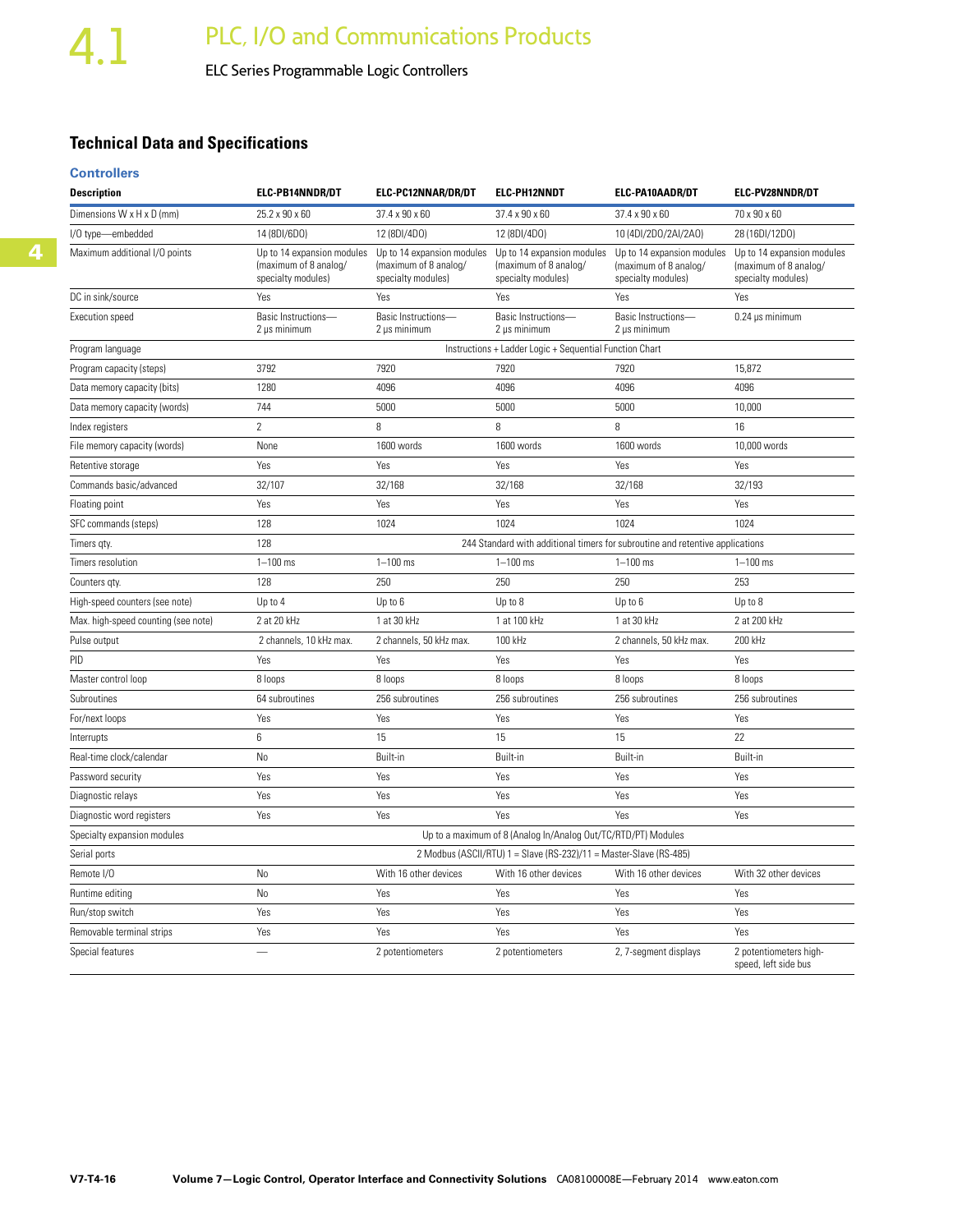# **Distributed I/O Adapter Modules**

ELC-CANET, refer to **Volume 9—OEM**, CA08100011E, Tab 3, section 3.2.

### **Environmental Ratings**

| <b>Description</b>           | <b>Specification</b>                                                                                                                                        |  |  |  |  |
|------------------------------|-------------------------------------------------------------------------------------------------------------------------------------------------------------|--|--|--|--|
|                              | <b>Transportation and Storage</b>                                                                                                                           |  |  |  |  |
| Temperature                  | $-13^{\circ}$ to +158°F (-25° to +70°C)                                                                                                                     |  |  |  |  |
| Humidity                     | $5 - 95%$                                                                                                                                                   |  |  |  |  |
| Operating                    |                                                                                                                                                             |  |  |  |  |
| Temperature                  | 32° to 131°F (0° to 55°C)                                                                                                                                   |  |  |  |  |
| Humidity                     | 50-95%                                                                                                                                                      |  |  |  |  |
| Power supply voltage         | ELC: 24 Vdc (-15%-20%) (with DC input reverse polarity protection), expansion unit: supplied by the ELC                                                     |  |  |  |  |
| Power consumption            | $3 - 6W$                                                                                                                                                    |  |  |  |  |
| Insulation resistance        | >5M ohms at 500 Vdc (between all inputs/outputs and earth)                                                                                                  |  |  |  |  |
| Grounding                    | The diameter of grounding wire cannot be smaller than the wire diameter of terminals L and N (All ELC units should be grounded directly to the ground pole) |  |  |  |  |
| Vibration / shock resistance | IEC1131-2, IEC 68-2-6 (TEST Fc)/IEC1131-2 and IEC 68-2-27 (TEST Ea)                                                                                         |  |  |  |  |

# **DC Input Point Electrical Specifications**

| <b>Description</b> | Specification                                                                              |  |  |
|--------------------|--------------------------------------------------------------------------------------------|--|--|
| Input type         | DC (SINK or SOURCE)                                                                        |  |  |
| Input current      | 24 Vdc 5 mA                                                                                |  |  |
| Active level       | OFF $\rightarrow$ ON, above 16 Vdc                                                         |  |  |
|                    | $ON \rightarrow$ OFF, below 14.4 Vdc                                                       |  |  |
| Response time      | About 10 ms (an adjustment range of 0-10,000 ms could be selected through D1020 and D1021) |  |  |

### **Output Point Electrical Specifications**

| <b>Output Type</b>    | Relav-R                                 | Transistor-T                                                                                                                                        |  |
|-----------------------|-----------------------------------------|-----------------------------------------------------------------------------------------------------------------------------------------------------|--|
| Current specification | 1.5A/1 point (5A/COM)                   | $0.3A/1$ point @ 40°C; When the output of Y0 and Y1 is high-speed pulse, Y0 and Y1 = 30 mA                                                          |  |
| Voltage specification | Below 250 Vac. 30 Vdc                   | 30 Vdc                                                                                                                                              |  |
| Maximum loading       | 75 VA (inductive)                       | 9W/1 point When the output of Y0 and Y1 is high-speed pulse, Y0 and Y1 = 0.9W<br>$(Y0 = 32$ kHz, $Y1 = 10$ kHz), Y0 can be 50 kHz using D registers |  |
|                       | 90W (resistive)                         |                                                                                                                                                     |  |
| Response time         | Adjustable 0-15 ms,<br>default is 10 ms | OFF $\rightarrow$ ON 20 µs. YO and Y1 are specified points for high-speed pulse                                                                     |  |
|                       |                                         | $ON \rightarrow$ OFF 30 µs. Y0 and Y1 are specified points for high-speed pulse                                                                     |  |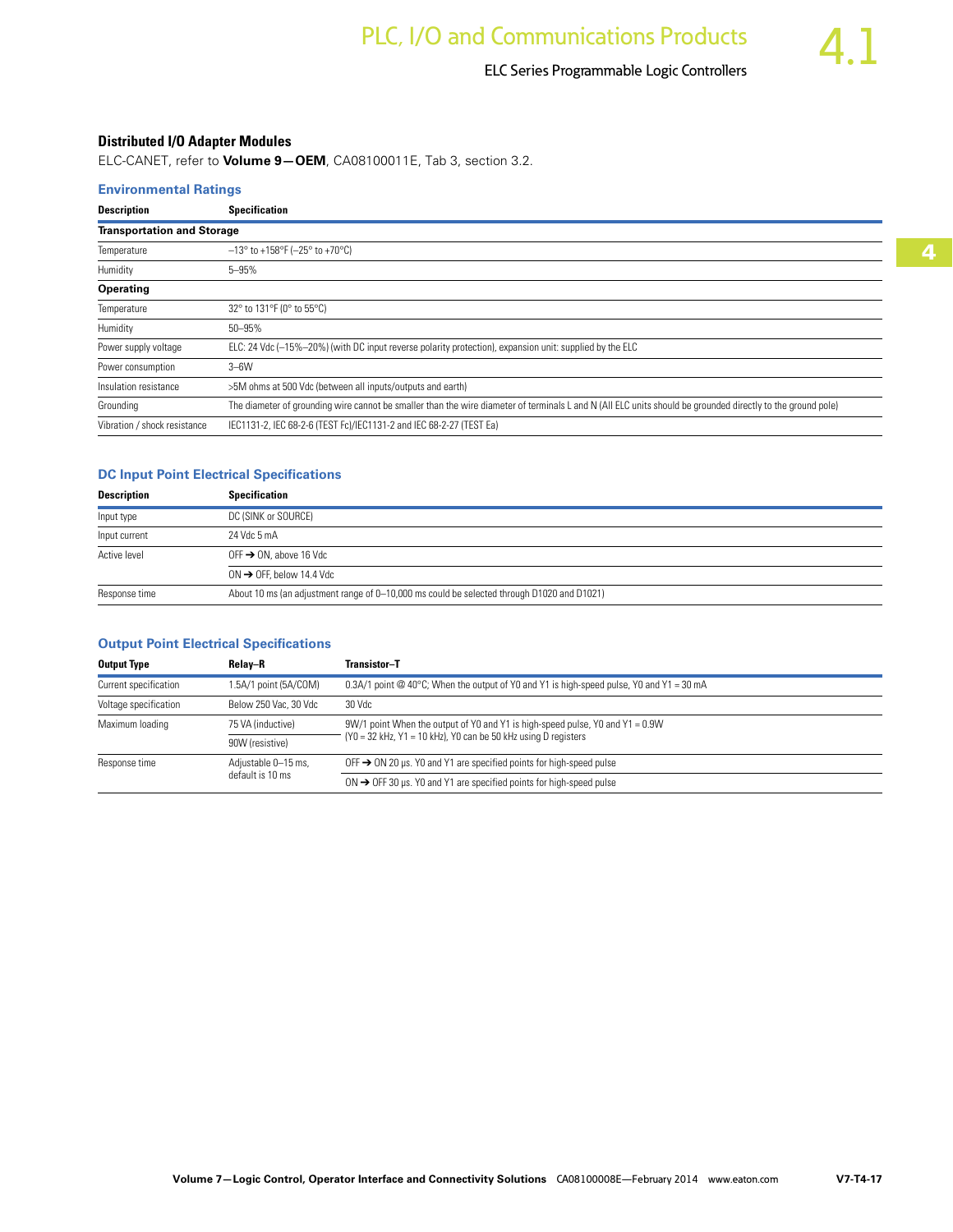**4**

# PLC, I/O and Communications Products

# ELC Series Programmable Logic Controllers

# **Circuit Diagrams**



# **DC Transistor Sinking Output**



**DC Input Source Mode** 



### **Relay Outputs**



# **Dimensions**

Approximate Dimensions in Inches (mm)





# **ELC-PB14 Controllers ELC-PC12, ELC-PH12 and ELC-PA10 Controllers**

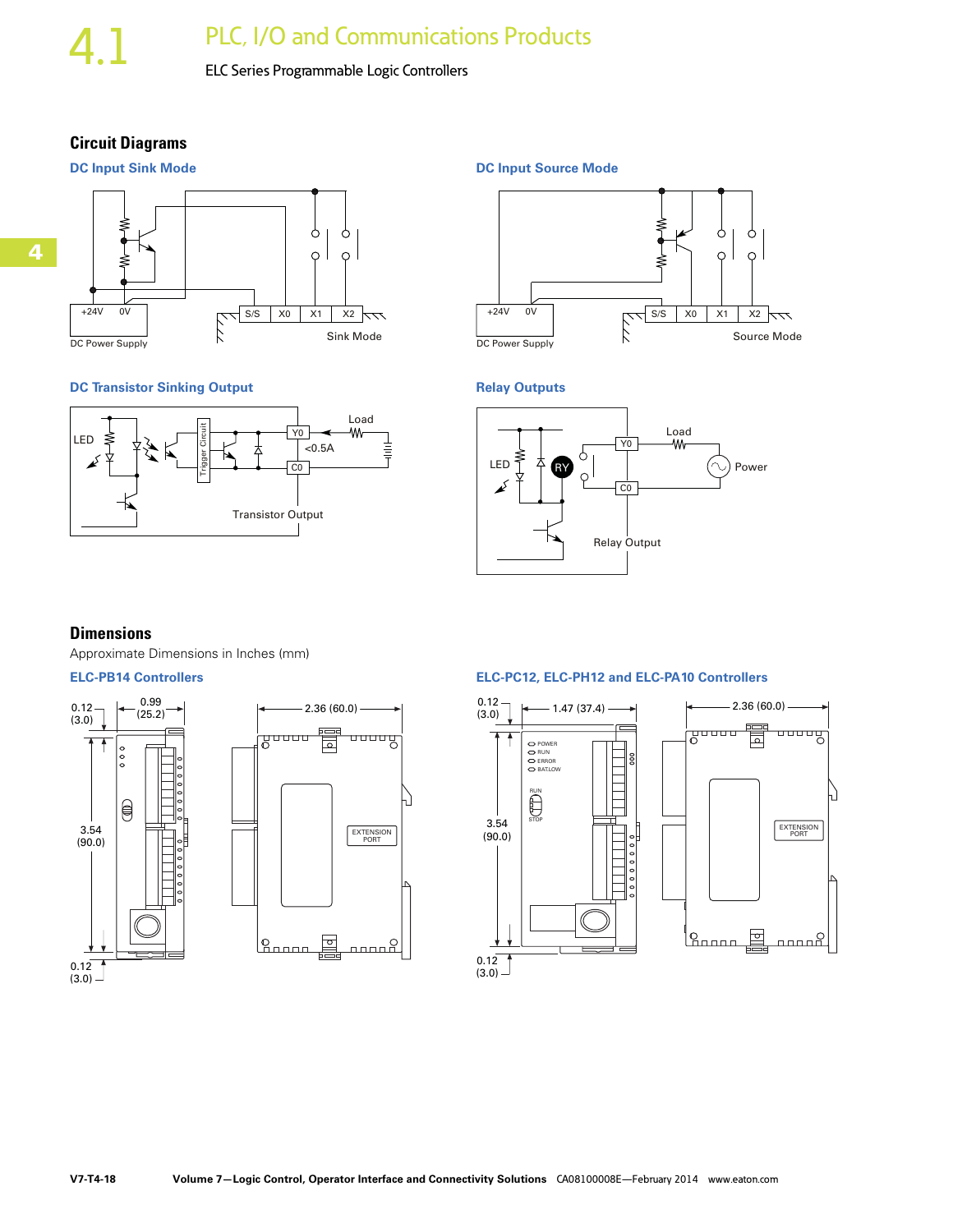

Approximate Dimensions in Inches (mm)

**ELC-PV Controller**  2.75 (70.0) 0.12 2.09 (53.2) (3.0) ELC-PV28NNDR  $\frac{1}{5}$ **IN OUT** POWER RUN C0 o X0 Y0<br>Y1<br>Y2 O ERROR X1  $\overline{a}$ ⋾ BAT. LOW X2 ø <u>is in Fil</u>  $ORS-232$  $\overline{a}$ X3 4.31  $\bigcirc$  RS-495 7 C1 Y3 Y4 X4 (109.4) X5 **IN OUT** o X6 X7 Y5 3.98 3.54 o S S C2 Y6 Y7 Щ (101.0) 03 013 03 013<br>04 014 04 ō (90.0)  $X1$  $\overline{\phantom{a}}$  $\vee$ 04 014 04<br>05 015 05<br>06 016 06<br>07 017 07 X12 Y10  $\mathbf{v}$ <sub>1</sub>  $\bullet$ X14 C3 X15 Y11 RUN X16 Y12 X17 Y13 STOP FAT. 0 1 Ū 0.12 (3.0)



**ELC-COENETM ELC-CODNETM**





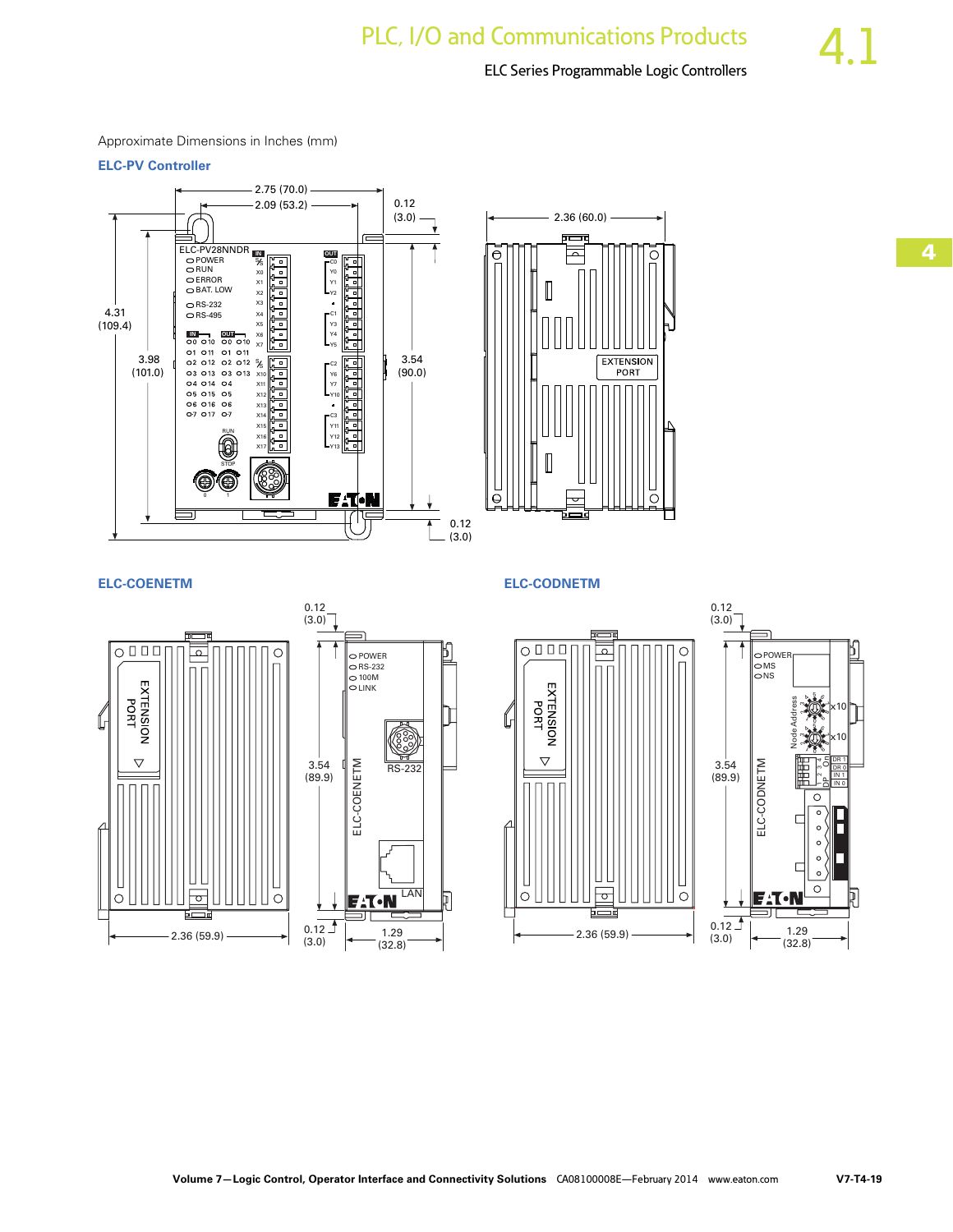# PLC, I/O and Communications Products

# ELC Series Programmable Logic Controllers

# Approximate Dimensions in Inches (mm)

**Right Side Specialty and Expansion Modules**



### **ELC-ACCOVER Plate Mount for Specialty Modules**

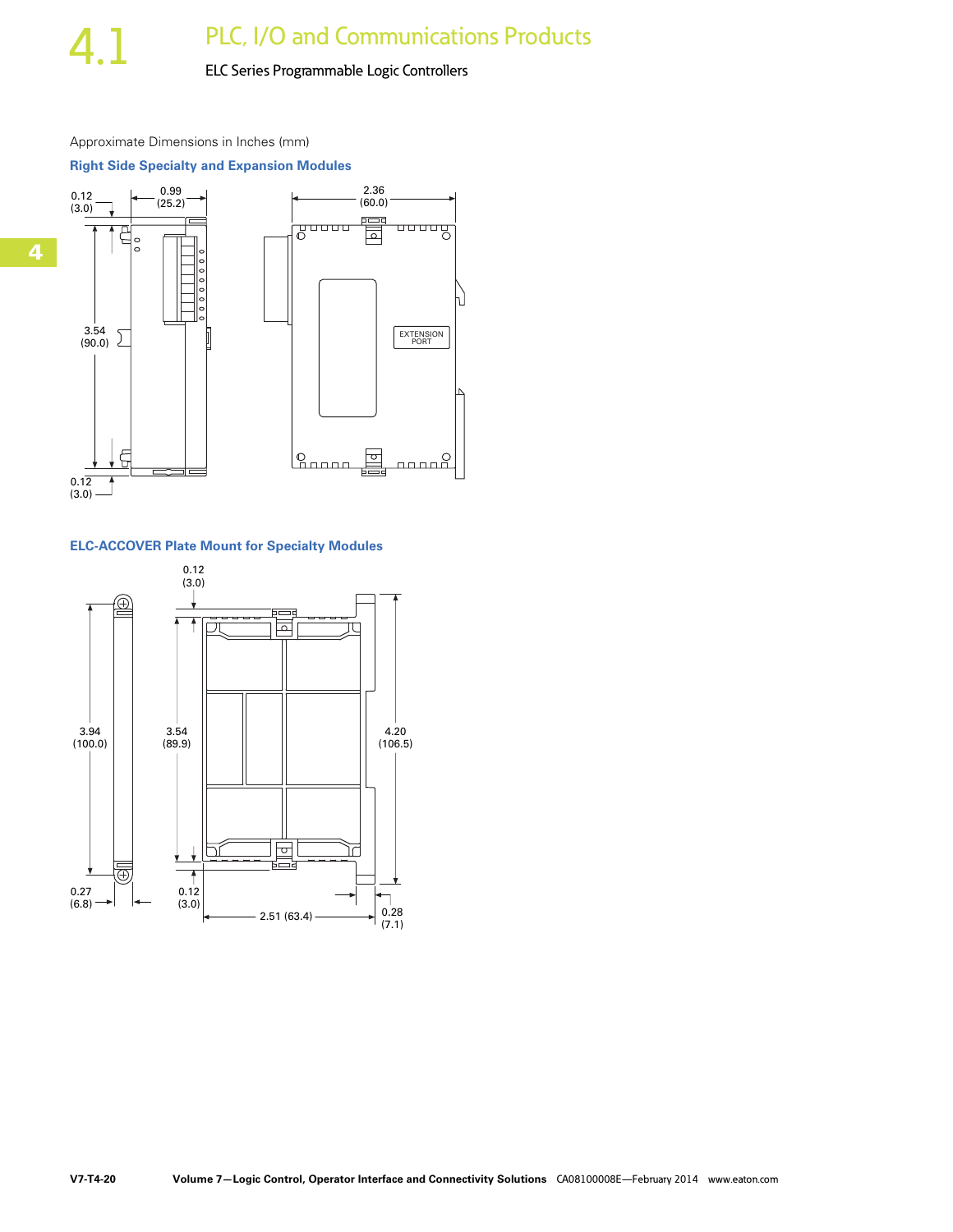Approximate Dimensions in Inches (mm)

**ELC-PS01**



### **ELC-PS02**



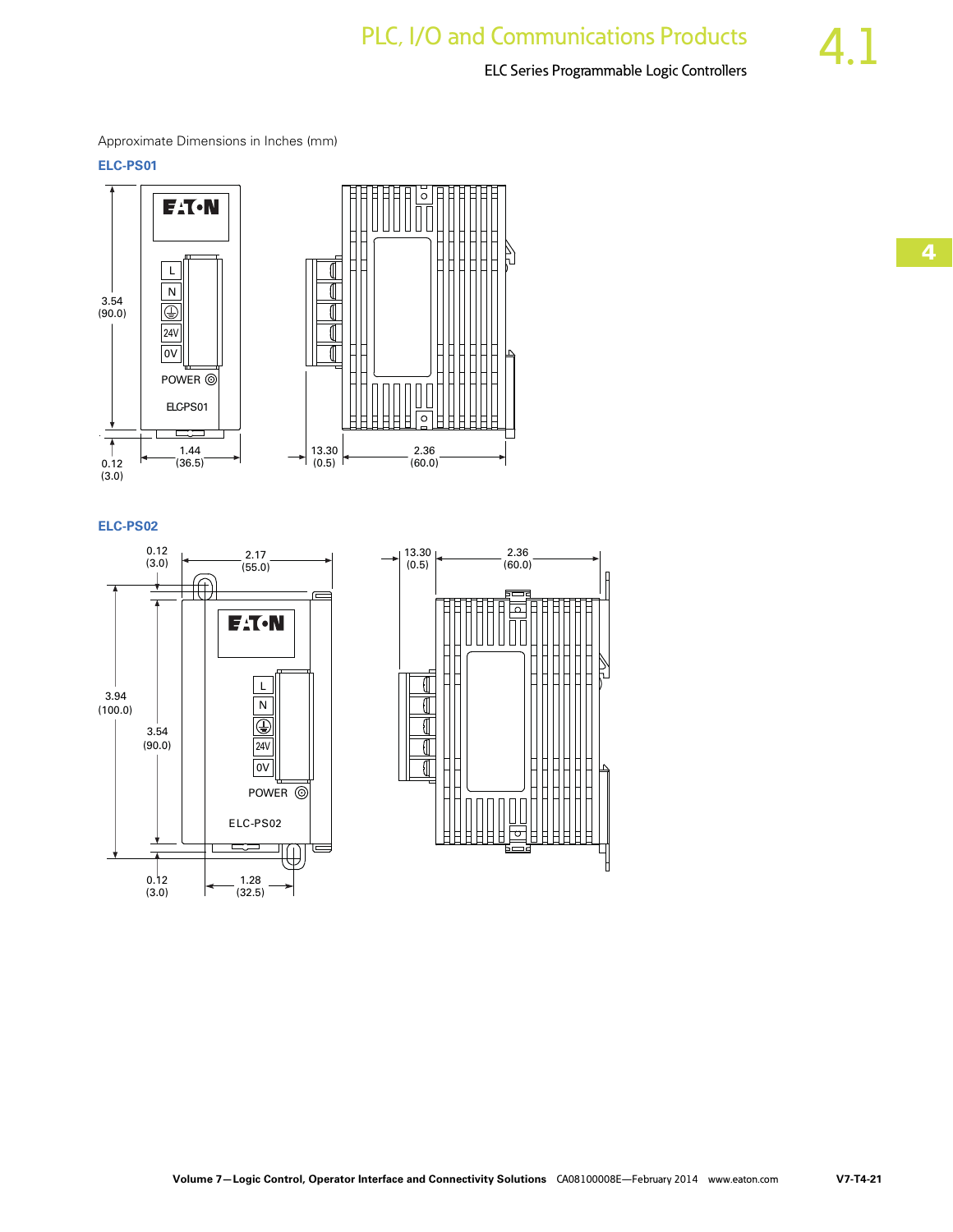### Approximate Dimensions in Inches (mm)

**ELC-CBPCELC1 Cable (Right Angle Connector not Shown) and ELC-CBPCELC3 Cable (Straight Connector as Shown)**



### **ELC-ACPGMXFER Storage Device**

![](_page_20_Figure_7.jpeg)